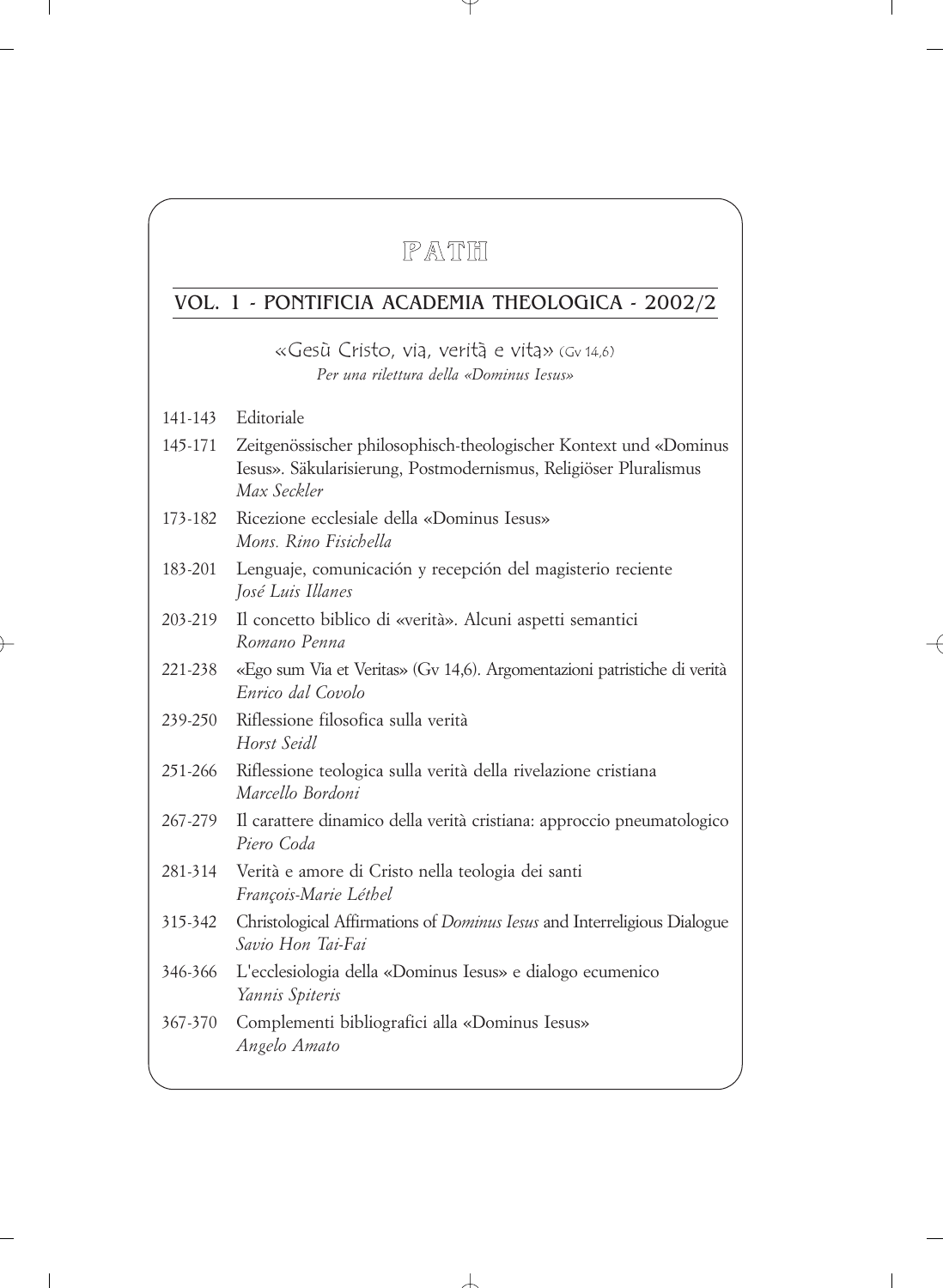# **CHRISTOLOGICAL AFFIRMATIONS OF "DOMINUS IESUS" AND INTER-RELIGIOUS DIALOGUE Dialogue with Confucian Classics from a Christian Perspective**

SAVIO HON TAI-FAI

*PATH 1 (2002) 315-342* 

"The Advent of a new millennium offers a great opportunity for inter-religious dialogue and for meetings with the leaders of the great world religions. Contact, dialogue and cooperation with the followers of other religions is a task which the Second Vatican Council bequeathed to the whole Church as a duty and a challenge" (*Ecclesia in Asia* = EA 31).

"In the practice of dialogue between the Christian faith and other religious traditions, as well as in seeking to understand its theoretical basis more deeply, new questions arise that need to be addressed through pursuing new paths of research" (*Dominus Iesus* = DI 3).

In the light of the above citations, this essay attempts to present a way of dialogue in reading a Confucian text from a Christian perspective. It is called "dialogue" because it aims at a fusion of two worlds of wisdom and mutual enrichment without detriment to the originalities of both Confucianism and Catholic faith. It endeavours to respect the sensibilities, both Christian and Confucian, while drawing out relevant meanings from a text. It is hoped that such an effort may show that the revelation of Jesus Christ can be also quite at home with at least some Chinese classics.

This essay is divided into five parts. The first part describes briefly the Christological affirmations made by DI with respect to certain erroneous positions. The second deals with the urgency of the dialogue in view of a proclamation from the missionary perspective. The third is to recall the parameter proposed by DI as to safeguard the original purpose of the dialogue and to avoid undue mingling or religious syncretism. The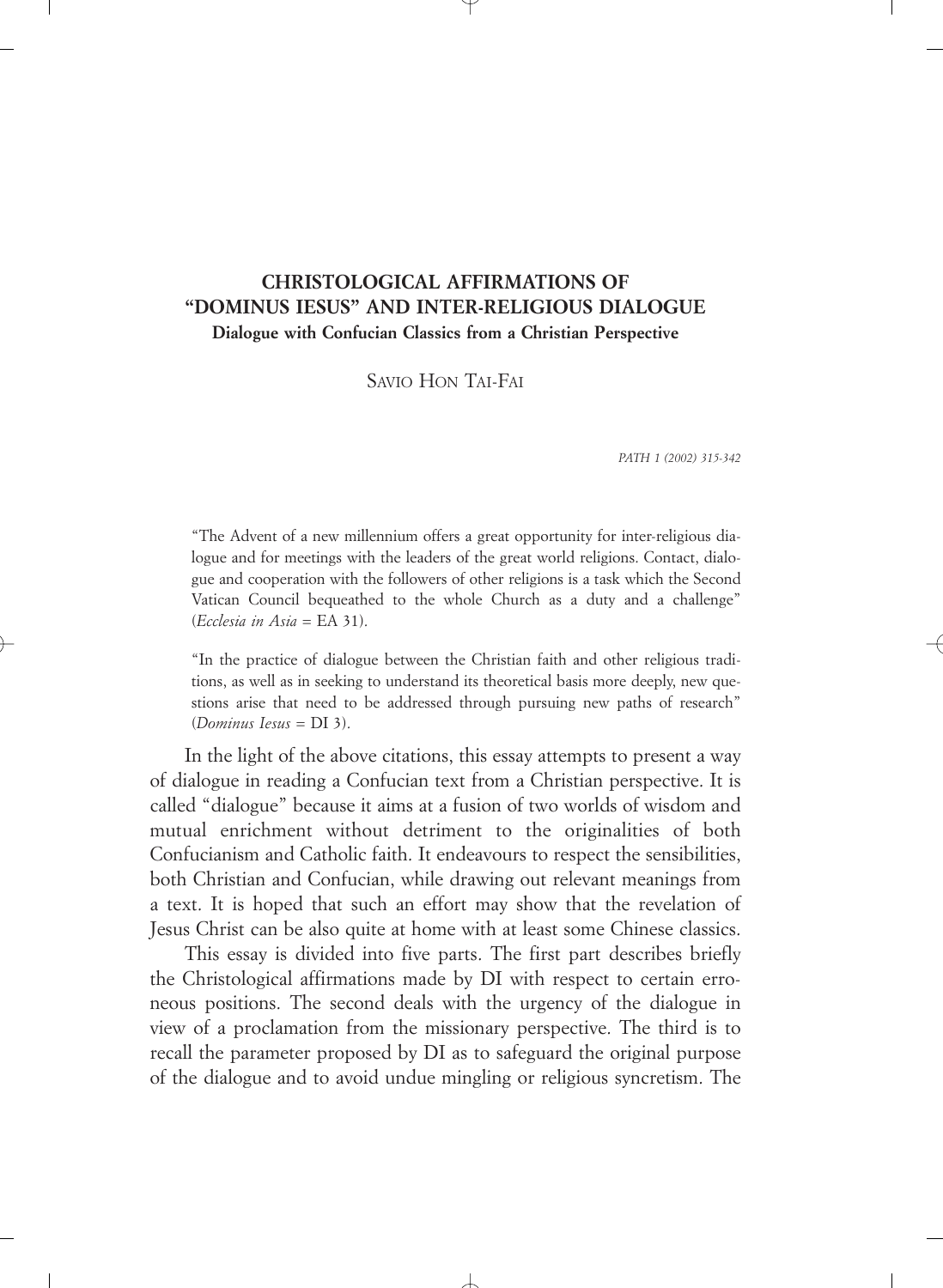fourth is to propose a Christian approach to Confucian classics as a way of dialogue. The fifth is a way of conclusion indicating the importance of openness and balance.

### **1. Three Christological Affirmations in DI**

If by Christology one means a systematic theological treatise, then it will be more relevant to say that DI contains Christological affirmations rather than Christology, because the Declaration affirms that its purpose

"is not to treat in a systematic manner the question of the unicity and salvific universality of the mystery of Jesus Christ and the Church, nor to propose solutions to questions that are matters of free theological debate, but rather to set forth again the doctrine of the Catholic faith in these areas, pointing out some fundamental questions that remain open to further development, and refuting specific positions that are erroneous or ambiguous" (DI 3).

The Declaration is centred on three affirmations, namely, the fullness and definitiveness of the revelation of Jesus (DI 5-8); the unity of the salvific economy of the Incarnate Word and of the Holy Spirit (DI 9-12); the uniqueness and the universality of the salvific mystery of Jesus Christ (DI 13-16). These affirmations have always been part of the Church's constant missionary proclamation<sup>1</sup>.

The first affirmation intends to correct three positions regarding Revelation, Faith and Inspiration. The first is

"the theory of the limited, incomplete, or imperfect character of the revelation of Jesus Christ, which would be complementary to that found in other religions" (DI 6).

The second is about the inadequate distinction between *theological faith* and *belief* in the other religions:

"Thus, theological faith (the acceptance of the truth revealed by the One and Triune God) is often identified with belief in other religions, which is religious experience still in search of the absolute truth and still lacking assent to God who reveals

1 On this point Professor Angelo Amato has made some inspiring remarks worth recalling: L'assolutezza salvifica del Cristianesimo: prospettive sistematiche, in *Seminarium* 33(1998) 771-809; "Dominus Iesus". Unicità e universalità salvifica di Gesù Cristo e della Chiesa, in *Camillianum* 1 nuova serie (2001) p. 165-184; Unicidad y universalidad salvífica de Jesucristo y de la Iglesia, in *Toletana* 4 (2001) p. 9-30.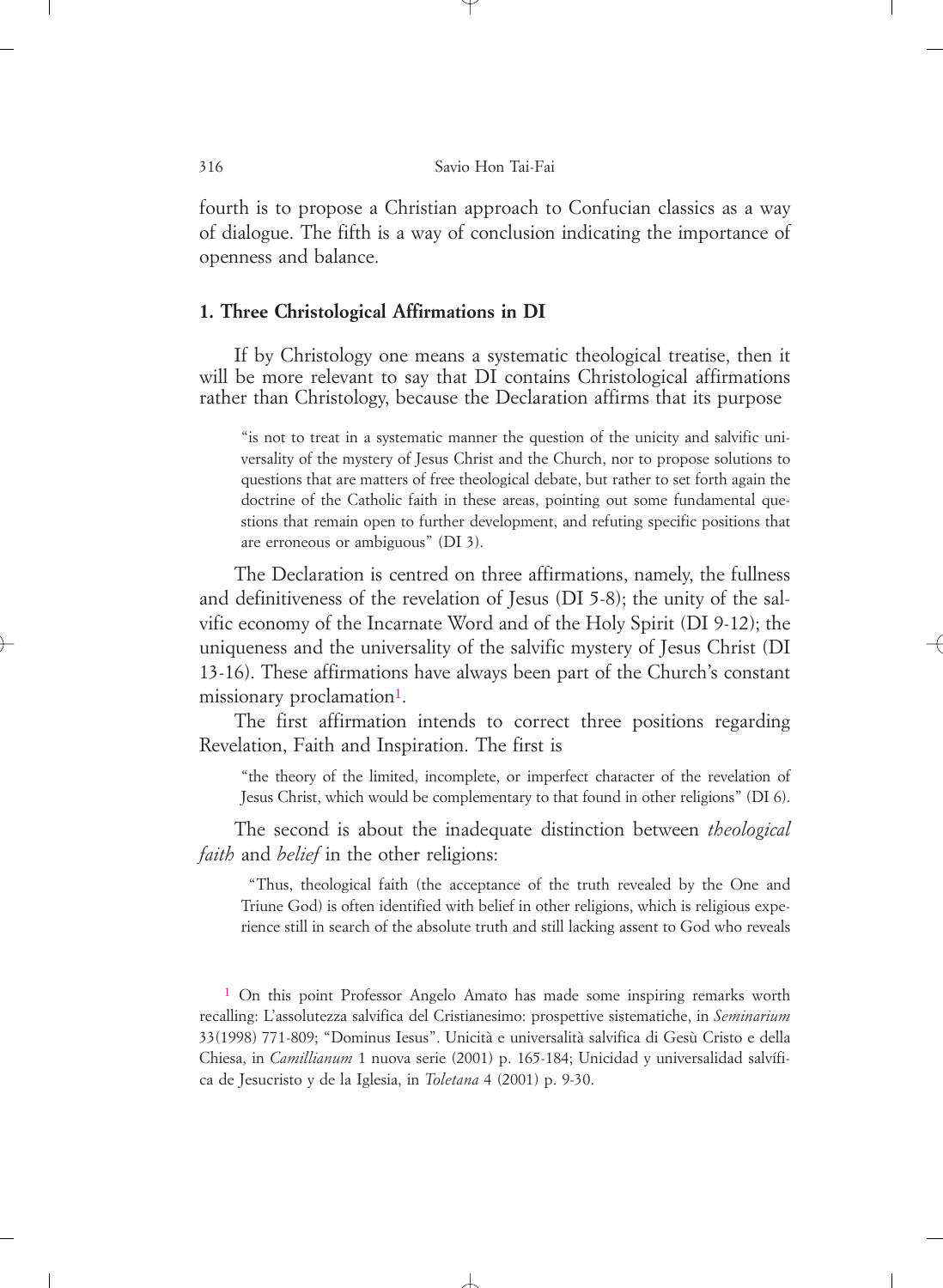himself. This is one of the reasons why the differences between Christianity and the other religions tend to be reduced at times to the point of disappearance" (DI 7).

The third is the hypothesis of the inspired value of the Sacred Texts of other religions. Following tradition, the Church, however, reserves the designation of *inspired texts* to the canonical books of the Old and New Testaments, since these are inspired by the Holy Spirit:

"These books firmly, faithfully, and without error, teach that truth which God, for the sake of our salvation, wished to see confided to the Sacred Scriptures" (DI 8).

The second affirmation intends to correct three theses which, in order to justify the religious pluralism, try to reduce the importance of the mystery of the incarnation. The first regards Jesus of Nazareth as one of the many historico-salvific incarnations of the eternal Word,

"who reveals the divine not in an exclusive way, but in a way complementary with other revelatory and salvific figures" (DI 9).

Against such a position, DI stresses the unity between the eternal Word and Jesus of Nazareth. Only Jesus is the Son and the Word of the Father (DI 10).

The second thesis, derived from the first, poses a distinction between the economy of the eternal Word and that of the incarnate Word:

"The first would have a greater universal value than the second, which is limited to Christians, though God's presence would be more full in the second" (DI 9).

Contradicting such a distinction, DI re-affirms that

"the unicity of the salvific economy willed by the One and Triune God must be *firmly believed,* at the source and centre of which is the mystery of the incarnation of the Word, mediator of divine grace on the level of creation and redemption" (DI 11).

The third thesis advances

"the hypothesis of an economy of the Holy Spirit with a more universal breadth than that of the Incarnate Word, crucified and risen" (DI 12).

Such a position is also contrary to the Catholic faith which

"considers the salvific incarnation of the Word as a trinitarian event. In the New Testament, the mystery of Jesus, the Incarnate Word, constitutes the place of the Holy Spirit's presence as well as the principle of the Spirit's effusion on humanity. [...] No one, therefore, can enter into communion with God except through Christ, by the working of the Holy Spirit" (DI 12).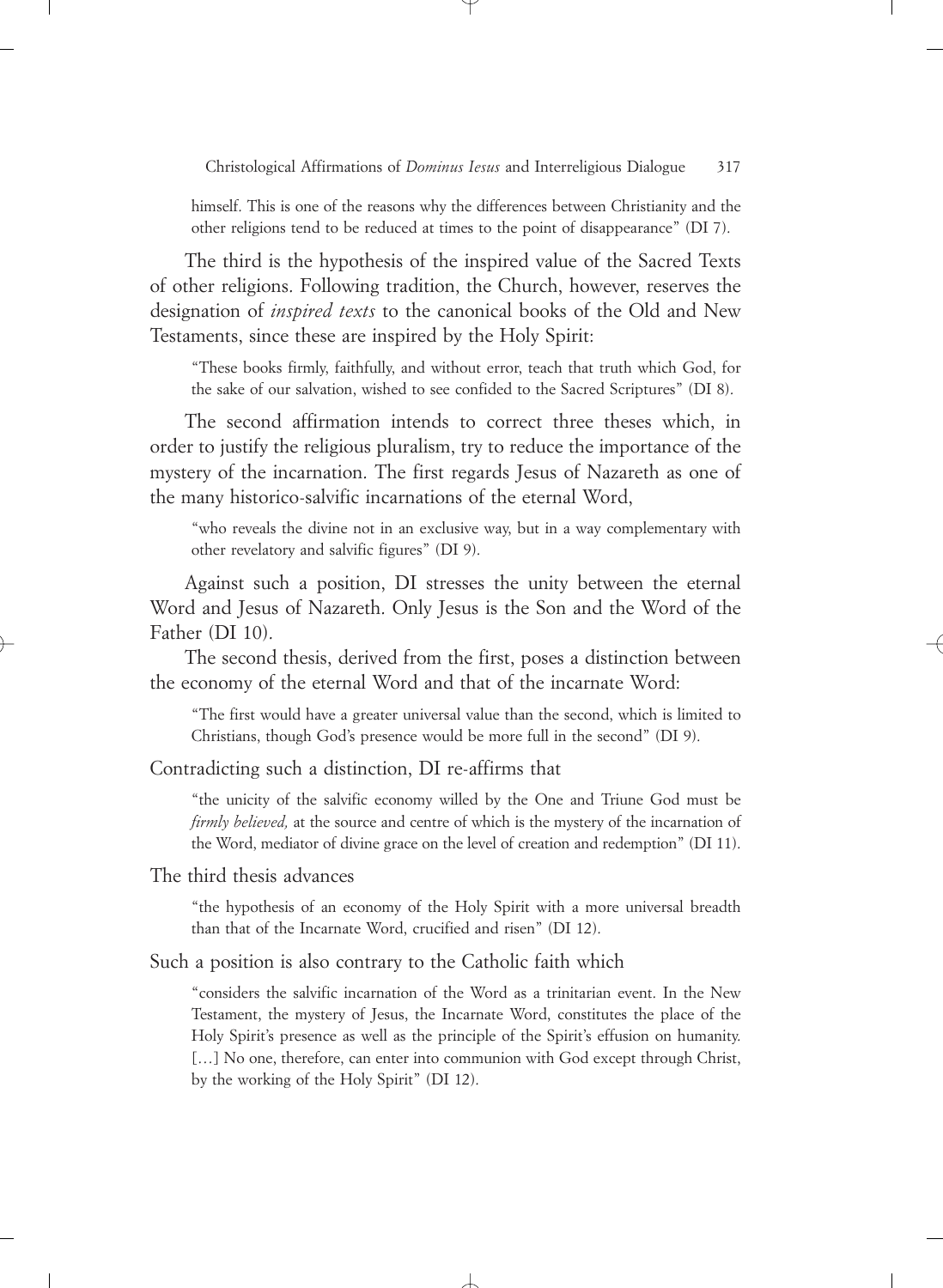The third affirmation contradicts the thesis that denies the uniqueness and universality of the salvific mystery of Jesus Christ. The Declaration, collecting the essential data from the Bible and Tradition, stresses that

"the truth of Jesus Christ, Son of God, Lord and only Saviour, who through the event of his incarnation, death and resurrection has brought the history of salvation to fulfilment, and which has in him its fullness and centre, must be *firmly believed* as a constant element of the Church's faith" (DI 13).

"It must therefore be *firmly believed* as a truth of Catholic faith that the universal salvific will of the One and Triune God is offered and accomplished once for all in the mystery of the incarnation, death, and resurrection of the Son of God" (DI 14).

Actually the above three affirmations have already been considered obvious teaching of the Catholic faith. Why, then, should the Declaration affirm something that is already obvious? A full response to such a question would go beyond the aim of the essay, but I still would like to make two considerations.

First, the outcome of the so-called erroneous positions does certainly endanger the Catholic faith. The Church has to re-state the obvious: Jesus as the Unique and Universal Saviour of the world. He is the way, the truth, and the life. However such preaching of the "obvious" is often considered "offensive" because it entails a certain denial of the saving values of other religions. As a result there arise relativistic tendencies to mitigate the offensiveness of such preaching to the degree of attempting to regard the revelation of Jesus as something merely culture-bound, not as something definitive and quintessential to the Catholic faith. To distinguish the revelation as something unchanged from the preaching of it as something culture-bound is no easy task. However to present Jesus to the people of other religious traditions has all to do with culture. How to reconcile the standard "obviousness" of Christian proclamation with the possible "offensiveness" against the culture still remains a challenge pretty alive in the inter-religious dialogue.

Second, the Declaration admits also that the reality of Jesus Christ still remains an unfathomable mystery. One should not forget that the Lord Jesus Himself set good examples in preaching the Kingdom of God to the people. He dialogued, respected and invited them to believe. He did this to such an extent as to have bravely embraced extreme sufferings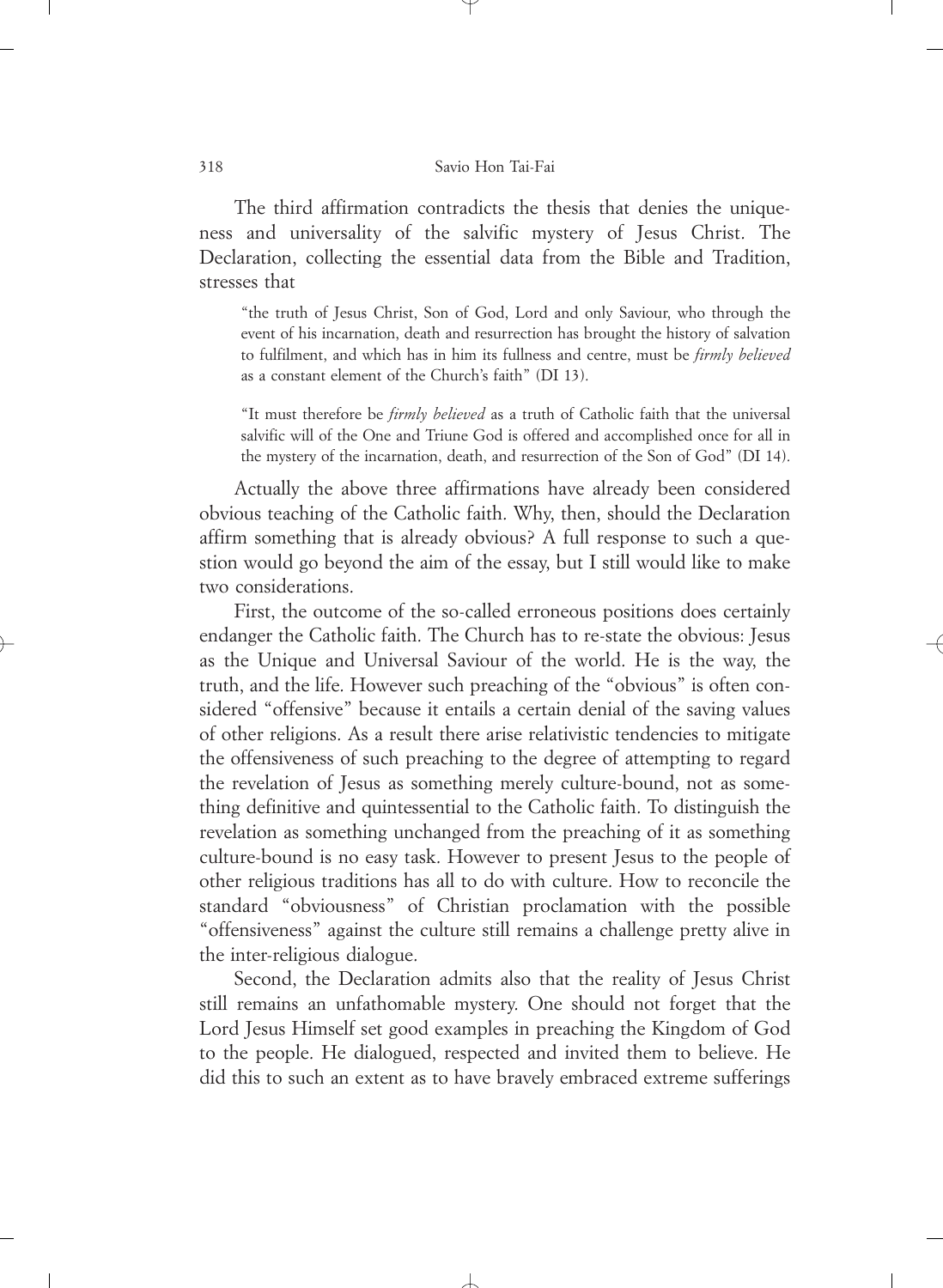and violent death. It is, after all, the heroic witness that counts and provokes faith in people. As a matter of fact, in China, there has recently developed quite a good relationship among the believers of different religions under the communist regime. Forty years of religious persecution have created solidarity among them. Many religious people suffered together and were often tortured in the same concentration camp. The problem of suffering became an issue very much acute and alive among the believers of different religions. In one way or another they have had to carry out a dialogue to throw light upon the meaning of life. The Catholics in China have certainly made a very relevant point with their commitment to Jesus by suffering.

### **2. The Urgency of Proclamation and Inter-religious Dialogue**

Dialogue is no easy task. What will the dialogue be like if the two interlocutors are not ready to give and take? Will it be reduced to simple declaration without communication? There also comes the question of what to give and what to take without running the risk of impoverishing both. It is beyond the aim of this essay to cope with such questions. Undoubtedly, Vatican II has opened a new horizon for inter-religious dialogue.

"The Church learned early in its history to express the Christian message in the concepts and languages of different peoples and tried to clarify it in the light of the wisdom of their philosophers: it was an attempt to adapt the Gospel to the understanding of all people and the requirements of the learned, insofar as this could be done. Indeed, this kind of adaptation and preaching of the revealed Word must ever be the law of all Evangelization. In this way it is possible to create in every country the possibility of expressing the message of Christ in suitable terms and to foster vital contact and exchange between the Church and different cultures"(*GS* 44).

In a huge continent like Asia, where Christians constitute only a small minority among very diverse cultural and religious realities, dialogue becomes essential to a peaceful co-existence. However, more than this, dialogue for an evangelizing Church aims at enhancing the proclamation.

"[…] The Synod Fathers stressed many times the need to evangelize in a way that appeals to the sensibilities of Asian peoples, and they suggested images of Jesus which would be intelligible to Asian minds and cultures and, at the same time, faith-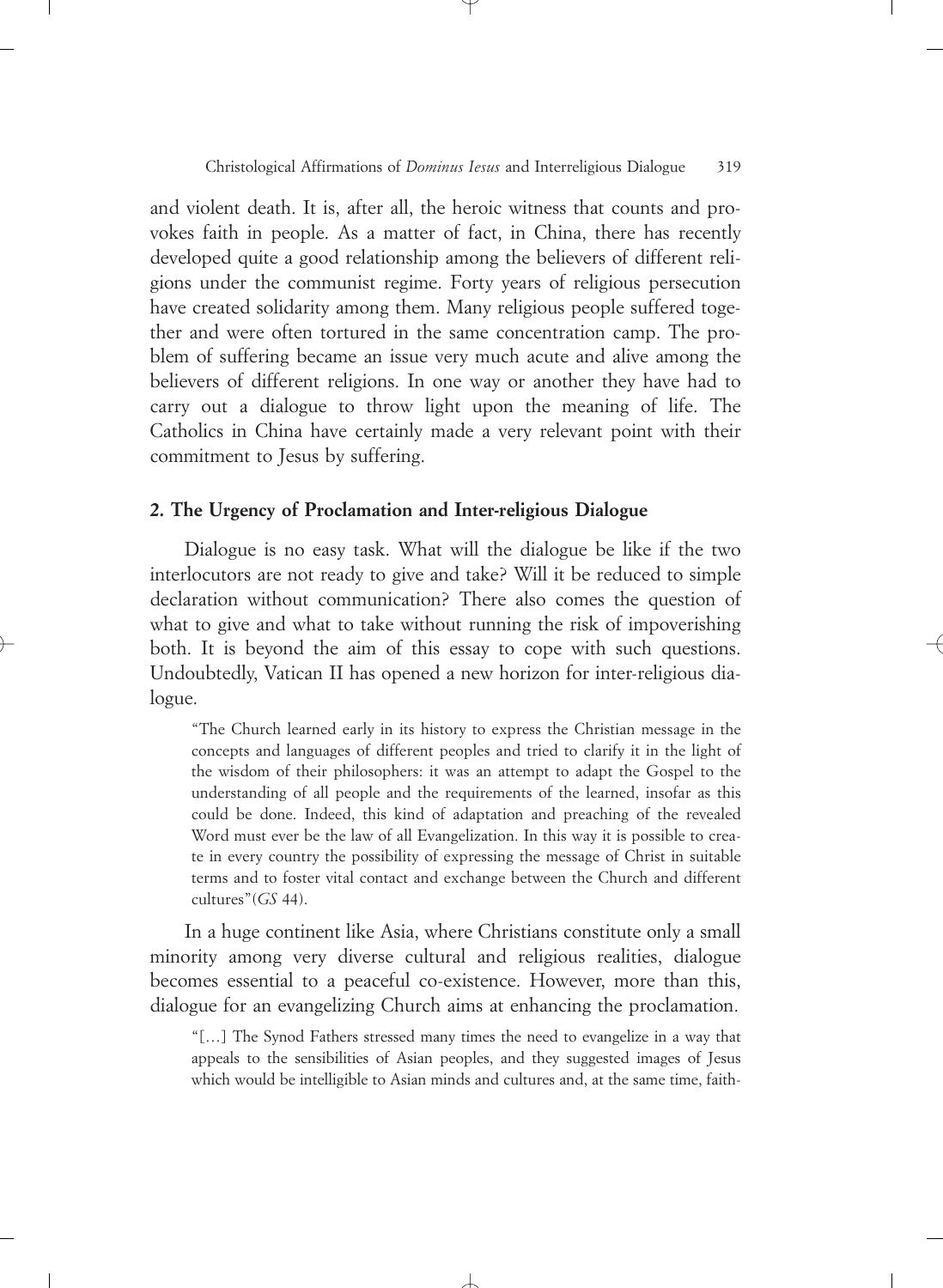#### 320 Savio Hon Tai-Fai

ful to Sacred Scripture and Tradition. Among them were Jesus Christ as the Teacher of Wisdom, the Healer, the Liberator, the Spiritual Guide, the Enlightened One, the Compassionate Friend of the Poor, the Good Samaritan, the Good Shepherd, the Obedient One" (EA 21)

From the Christian point of view, inter-religious dialogue is more than a way of fostering mutual knowledge and enrichment; it is a part of the Church's evangelizing mission, an expression of the mission *ad gentes* (*Redemptoris Missio*=RM 55, EA 31).

### 2.1. Proclamation

Following Christian tradition, EA asserts the primacy of proclamation of Jesus Christ in all types of evangelizing work (EA 19). There is no true evangelization if the name, the teaching, the life, the promises, the Kingdom and the mystery of Jesus of Nazareth, the Son of God, are not proclaimed (*Evangelii Nuntiandi* = EN 22). By *proclamation* we mean the communication of the Gospel message, the mystery of salvation realized by God for all in Jesus Christ by the power of the Spirit.

It has a twofold purpose. The first is to promote a more humanizing culture with the Gospel values. It is important not only to make known the Gospel but also seek the consent of the society of these values insofar as they are good for the building up of the society<sup>2</sup>. The second, of a higher level though not unrelated to the first, aims at an invitation to a commitment of faith in Jesus Christ and to the entry through baptism into the community of believers, which form the Church. If the proclamation aims at the promotion of culture, then it will often appear less "offensive" or less aggressive. If the proclamation is for the commitment of faith, then it turns out to be more "obvious" and demanding.

In any case the proclamation can be solemn and public, as for instance on the day of Pentecost, or a simple private conversation. It leads naturally to catechesis which aims at deepening this faith. Proclamation is the foundation, centre, and summit of evangelization<sup>3</sup>.

2 EN 20: "Though independent of cultures, the Gospel and evangelization are not necessarily incompatible with them; rather they are capable of permeating them all without becoming subject to any one of them".

3 Cf. *Dialogue and Proclamation* (=DP) by the Pontifical Council for Interreligious Dialogue and for the Evangelization of Peoples, May 19, 1991.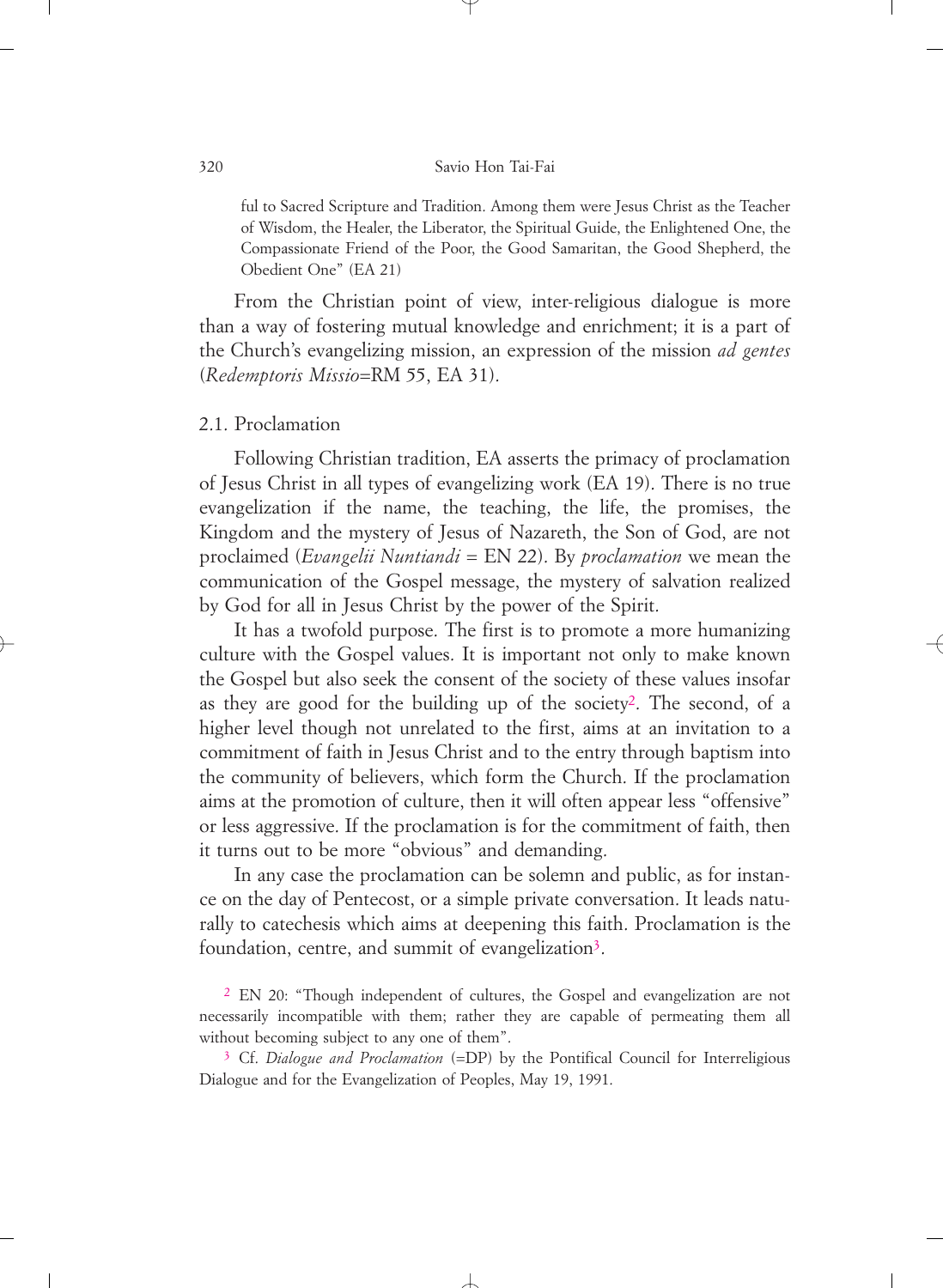### 2.2. Inter-religious Dialogue from a Missionary Perspective

Only Christians, who are deeply immersed in the mystery of Christ and who are happy in their faith community, can, without undue risk and with hope of positive fruit, engage in inter-religious dialogue (RM 56; EA 31). Such a directive has a simple aim not to damage or sacrifice faith just for the sake of dialogue. During the dialogue what to take is friendship and understanding; what not to give up is faith.

Dialogue can be understood as reciprocal communication, leading to a common goal. It can be taken as an attitude of respect and friendship, which should permeate all those activities constituting the evangelizing mission of the Church. In the context of religious plurality, dialogue means all positive and constructive inter-religious relations with individuals and communities of other faiths which are directed at mutual understanding and enrichment, in obedience to truth and respect for freedom. It includes both the witness and exploration of respective religious convictions (cf *Dialogue and Proclamation* = DP10).

The Synod Fathers speak of the need for a dialogue of life and heart. The followers of Christ must have the gentle and humble heart of their Master, never proud, never condescending, as they meet their partners in dialogue (EA 31).

### **3. The Parameter Set by DI**

DI does not intend to prevent Christian believers from practising dialogue. It simply signals the rise of certain erroneous positions that endanger the orthodoxy of Catholic faith while being involved in the inter-religious dialogue. That is why the DI aims also at setting forth again the doctrine of the Catholic faith in these areas, pointing out some fundamental questions that remain open to further development, and refuting specific positions that are erroneous or ambiguous (DI 3).

### 3.1. Positions to be Taken

DI shows a great concern that the Church's missionary proclamation might be endangered by relativistic theories which seek to justify religious pluralism, not only *de facto* but also *de iure*. For this reason DI right from the outset re-affirms the following positions: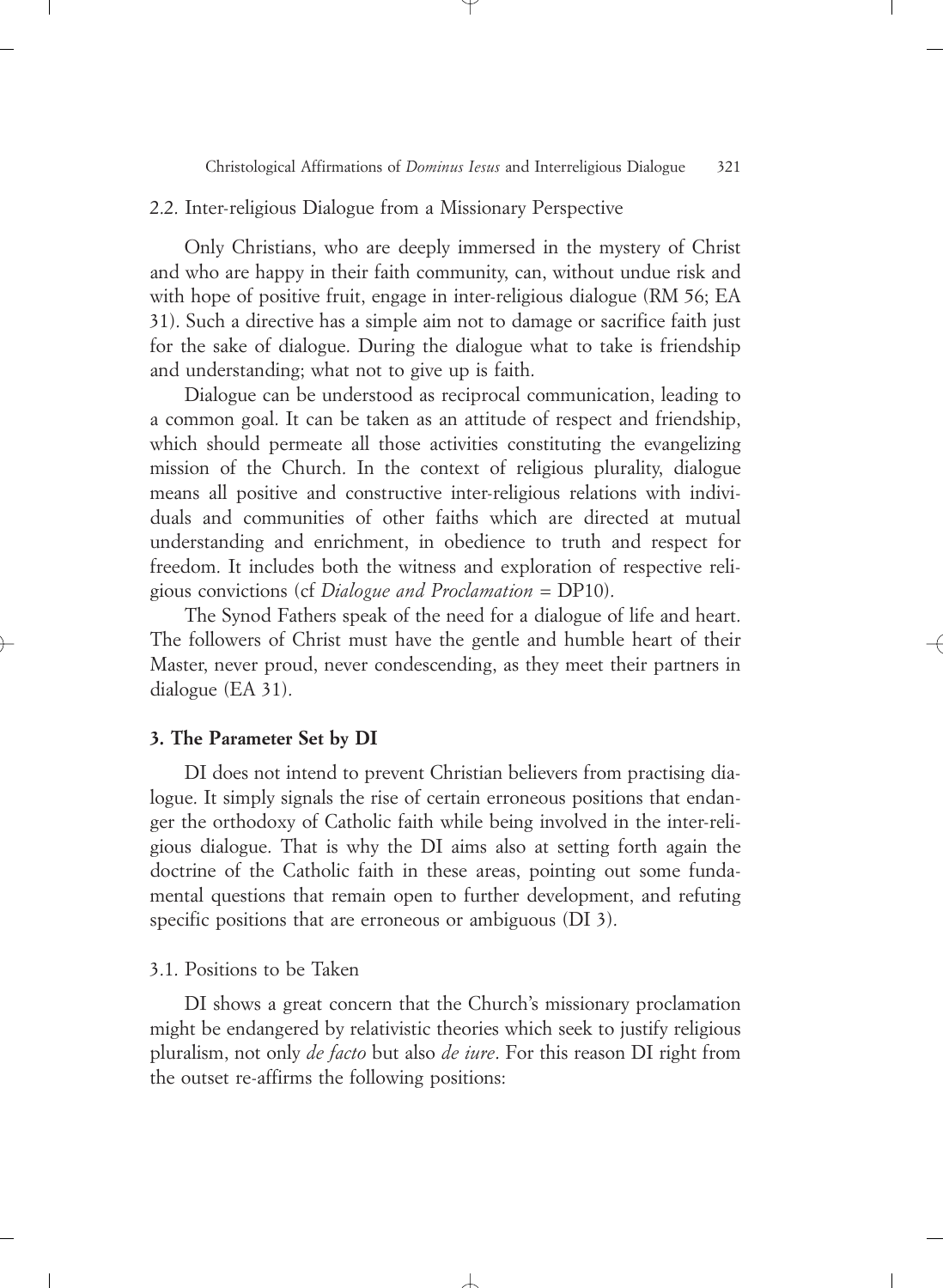- the definitive character of the revelation of Jesus Christ,
- the personal unity between the Eternal Word and Jesus of Nazareth, the unity of the economy of the Incarnate Word and the Holy Spirit,
- the unicity of universality of the mystery of Jesus Christ,
- the universal salvific mediation of the Church,
- the inseparability of the kingdom of God, the kingdom of Christ, and the Church,
- and the subsistence of the one Church of Christ in the Catholic Church.

### 3.2. The Roots of the Errors

The roots of the errors are found in certain presuppositions of both a philosophical and theological nature, which hinder the understanding and acceptance of the revealed truth. Some of these can be mentioned:

- the conviction of the elusiveness and inexpressibility of divine truth, even by Christian revelation;
- relativistic attitudes toward truth itself, according to which what is true for some would not be true for others;
- the radical opposition posited between the logical mentality of the West and the symbolic mentality of the East;
- the subjectivism which, by regarding reason as the only source of knowledge, becomes incapable of raising its "gaze to the heights, not daring to rise to the truth of being";
- the difficulty in understanding and accepting the presence of definitive and eschatological events in history;
- the metaphysical emptying of the historical incarnation of the Eternal Logos, reduced to a mere appearing of God in history;
- the eclecticism of those who, in theological research, uncritically absorb ideas from a variety of philosophical and theological contexts without regard for consistency, systematic connection or compatibility with Christian truth;
- finally, the tendency to read and to interpret Sacred Scripture outside the Tradition and Magisterium of the Church (cf DI 4).

## **4. Dialogue between a Christian Reader and Confucian Texts**

Dialogue usually involves person-to-person talk. In this part, attention will be drawn to the interaction between a Christian reader and a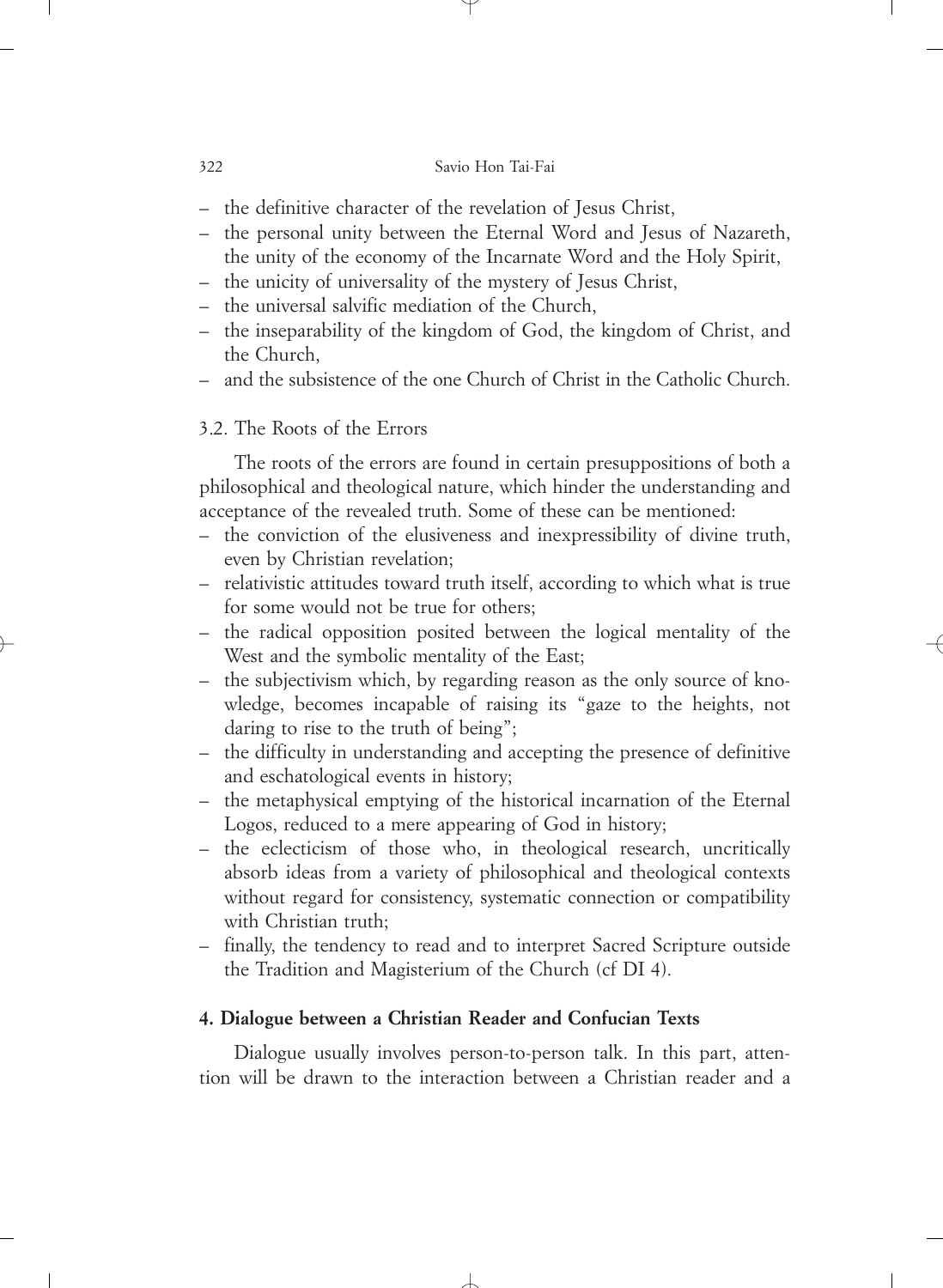Confucian text. The reasons are simple. First, such an interaction can also be considered a form of dialogue or at least an initial phase of a proper interlocution. Secondly, ever since Vatican II person-to-person talks *viva voce* between the Catholics and the Confucians on matters of religious belief have been too few to achieve certain attention. Thirdly, Confucianism has a long-standing tradition and is full of practical wisdom that is definitely worth hearing.

Dialogue, on the part of Christian, should ultimately aim at the invitation of others to the commitment of faith in Jesus Christ. However before achieving this aim, one should not lose sight of inviting others to the consent of the Gospel values. Just like Christianity, Confucianism certainly has considerable contributions to the making of a humanizing culture, because of the values commonly consented by both. The transition from enabling the Gospel to permeate through a culture to an invitation to a commitment of faith in Jesus is well expressed in the words of Matteo Ricci:

"I make every effort to turn our way the ideas of the leader of the sect of the *literati,* Confucius, by interpreting in our favour things which he left ambiguous in his writings<sup>"4</sup>.

Interpretation is not meant to be a purely intellectual exercise without a definite purpose, but a dialogue "in our favour", namely, to bring people closer to the teaching of Christ. There are "ambiguous things" in the Confucian texts. Christians have the right to interpret them "in our favour" so as to make Christ more attuned to the Confucian ears.

What a Christian reader does is to create, as it were, an imaginary Confucian interlocutor with whom the Christian can think aloud through a text. In our case the Christian perspective of "in our favour" that the reader assumes is to promote the consent to the Gospel values and further to invite others to the commitment of faith in Jesus Christ.

Such is the attitude assumed by the early Jesuit interpretation of Confucianism. Obviously, the expression "in our favour", *prima facie*, makes the interpretation look biased. Such a "bias" is not only inevitable but almost intended as well to show the seriousness and sincerity of the

4 *Fonti Ricciane,* N709, II, 296, quoted from the translation of RULE Paul A., *K'ung-tzu or Confucius? The Jesuit Interpretation of Confucianism* (Allen & Unwin Sydney 1986) 1.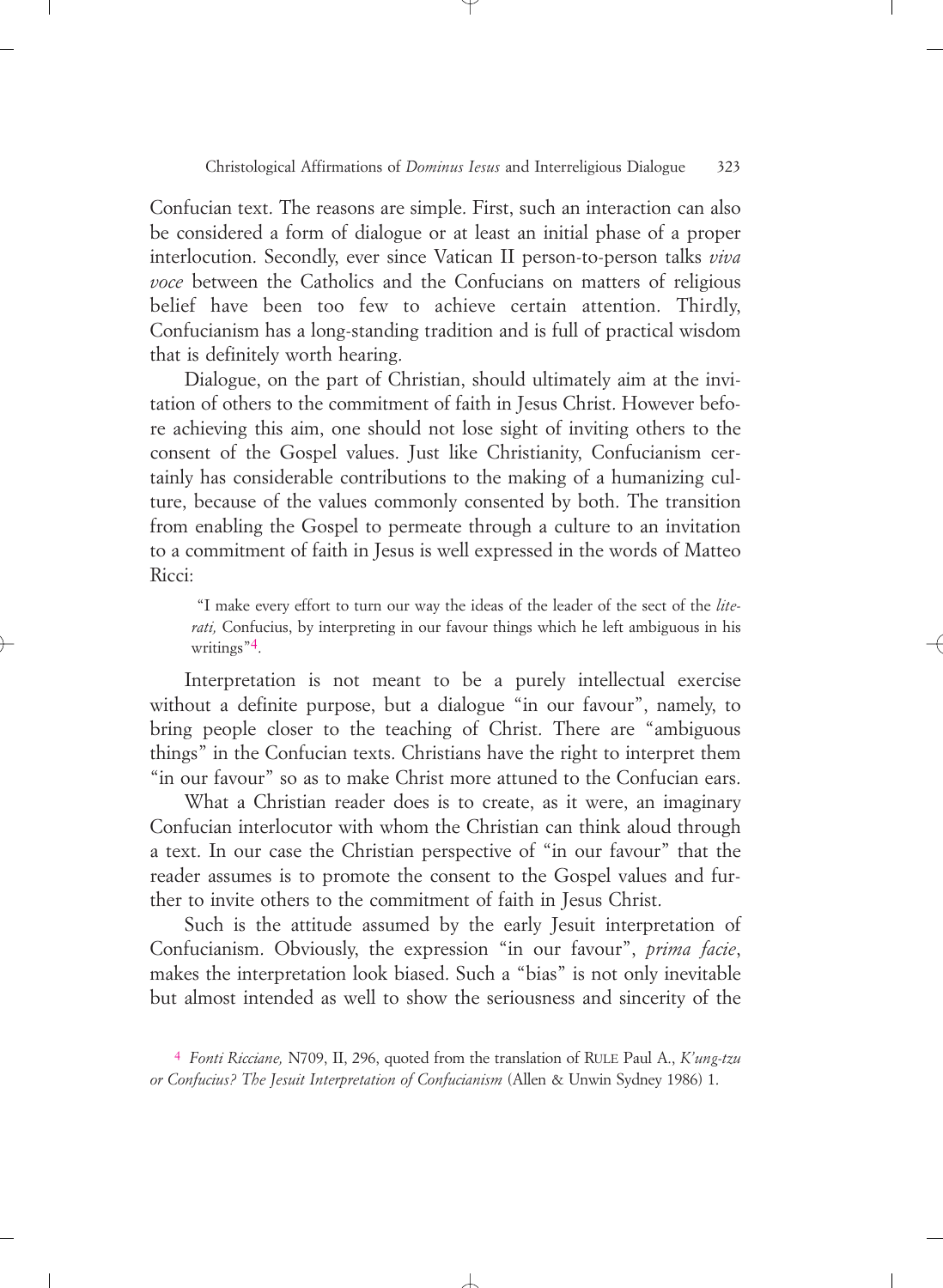interlocutor in question on the matters of religious faith. DI precisely asserts that it should be the attitude of the Church:

[...] as a requirement of her love for all people, the Church "proclaims and is in duty bound to proclaim without fail, Christ who is the way, the truth, and the life (*Jn* 14:6). In him, in whom God reconciled all things to himself (cf. *2 Cor* 5:18-19), men find the fullness of their religious life". In inter-religious dialogue as well, the mission *ad gentes* "today as always retains its full force and necessity" (DI 21-22)

It is true that a Christian, if committed to Jesus, will try hard to remain faithful to Him and His teaching, but a Christian interlocutor involved in a serious dialogue has to face, at least in theory, a possible risk of change by the counterpart. If the change is a question of being enriched in certain aspects or being enlightened in some blind spots without touching the substance of faith, then the interlocutor remains faithful as before. If it touches the substance of faith, then the so-called Christian interlocutor will cease to be "Christian". This is precisely the sense of the parameter set by DI, namely, setting a bottom line below which the Christian identity may be obscured. If we take this document seriously, then the attitude "in our favour" becomes not only appropriate but also relevant to the inter-religious dialogue at least as perceived from the Christian side.

After the foregoing discussion on a Christian attitude towards the Chinese Classics, we come to consider a methodological approach to the tackling of a Confucian text from the Christian perspective5.

The dialogue here indicates an intelligent reading of a Confucian text that points to a fusion of two horizons: a text with its cultural context and a reader with Christian faith. The degree of fusion varies from an initial consonance to common consent, and even further to a harmonious convergence, with due respect given to both parties.

We would now like to focus more on how Christian readers with adequate Confucian sensibilities approach the Chinese Classics so as to draw meanings in consonance with the Bible.

5 The structure of this part is more or less taken from: *Methodology: Asian Christian Theology. Doing Theology in Asia Today. A Document of the Office of Theological Concerns of the Federation of Asian Bishops' Conferences*, in *FABC Papers* no. 96, 2000.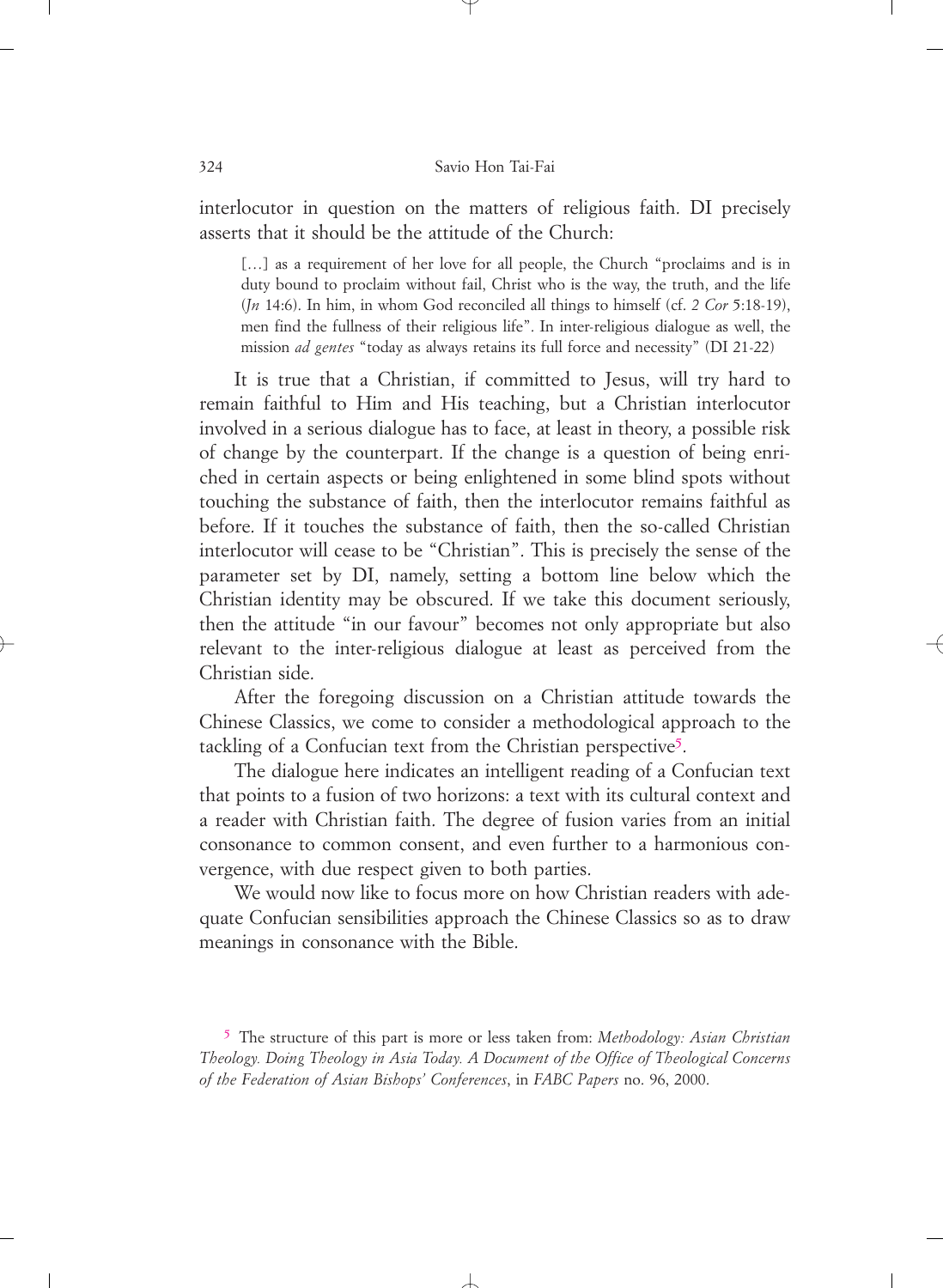### 4.1. The Bible and the Confucian Classics

It should be borne in mind, as DI points out, that the Bible enjoys the privilege of being inspired by God while the Confucian classics do not. However, theoretically both the Bible and the Confucian classics have ultimately come from God, each in its own way. In fact, there is a great deal of consonance between the two regarding the truths about life.

### *4.1.1. The Process of Canonization of the Books*

Much of the life of Confucius was spent in the attempt to advise the rulers of his day to return to the ways of the ancient sage kings (esp. *Yao* 堯 and *Sun* 舜 in the Chou周 dynasty), namely, to follow the way of Heaven and to cultivate virtues in oneself. There were books that formed the record of the words and deeds of the sages. While these books served as the literary tradition, the sages themselves were the source of it.

The sage kings were called *sheng* 聖 . The word *sheng* means *tung* 通 "penetrate" or "pass through". It suggests that the sage is one who thoroughly understands the Way of Heaven and on basis of this knowledge is able to rule wisely. Etymologically the character *sheng* is composed of two parts: one is *erh*  $\overline{F}$  meaning "ear" and another is *ch'eng*  $\overline{\Xi}$  meaning "manifest". A sage is one who hears (the Heaven) and manifests it in daily life. That is why the written records of the sage kings in the ancient time are of paramount importance6.

The term most generally used to describe the literary works that record the deeds of the sages is that of *ching* 經, translated most frequently as "classic". The character *ching* was taken from the context of weaving meaning warp as opposed to weft. The underlying sense of warp is to indicate the formation of continuity and regularity in a piece of cloth. The term *ching* has been applied to various groupings of writings at different points of history of the Confucian school. They serve as norm, canon, rule and law for the formation of persons and society.

6 Cf. HALL David L. and AMES Roger T., *Thinking Through Confucius* (State University of New York Press 1987) 257-260.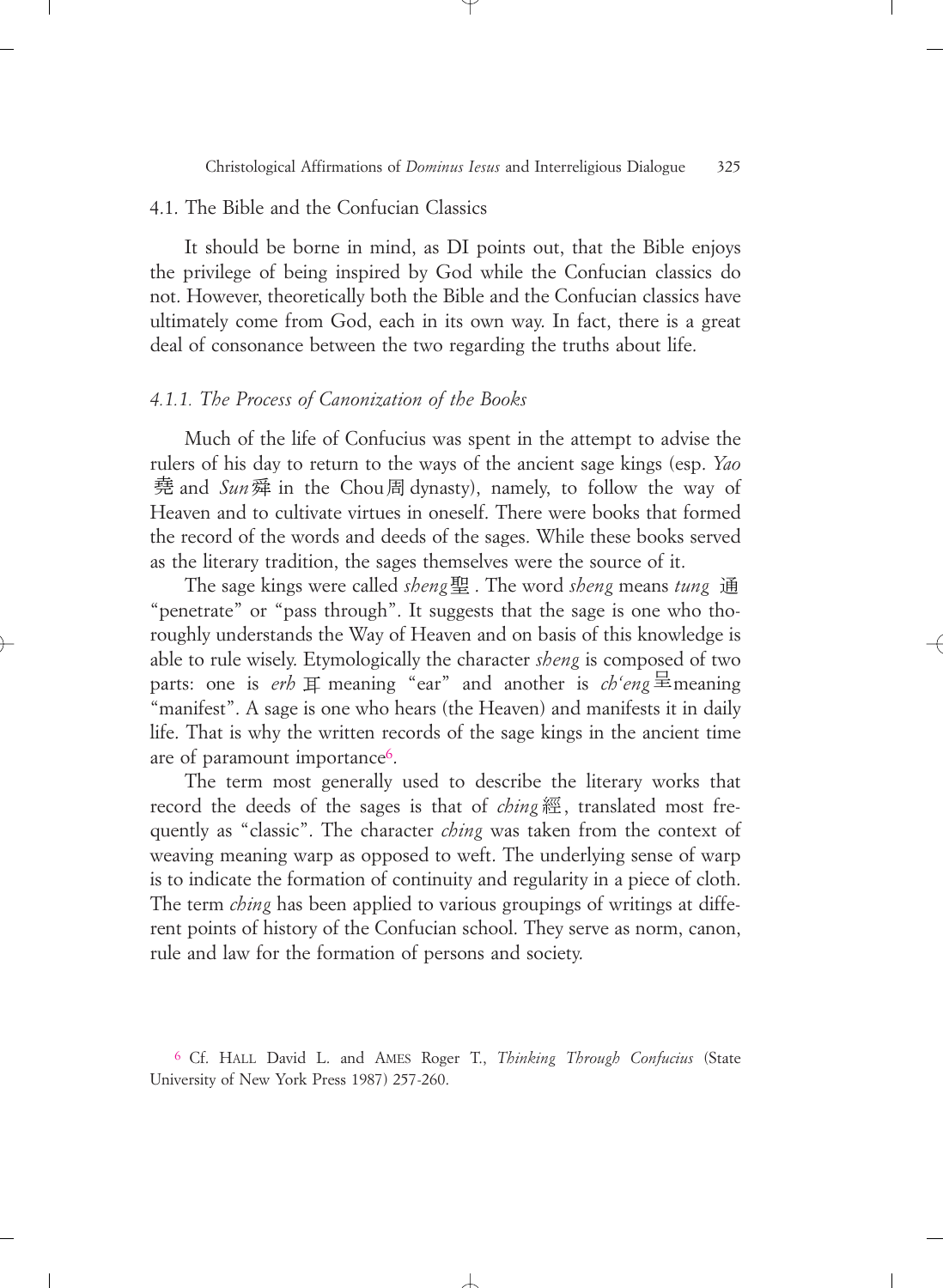What both Confucius  $H \vec{+}$  and Mencius  $\vec{m} \vec{+}$  felt responsible for was to study and to establish the literature that records the experience of the ancient sage kings, not so much for the sake of founding the textual authority as for finding a living contact with the virtuous sage kings. The literary sources that became known as the Classics *ching* were for Confucius and Mencius an immediate link to the age and the teachings of the sages. For them the transmission of the Classics was critical to the moral and spiritual learning and vital to the reshaping of individuals and society.

Later it was Hsün-tzu 旬子 (298-238 B.C.) who, facing the competing influence of "hundred schools", found the necessity to establish the textual authority of the *ching* in order to preserve the learning of the sages. The textual authority was viewed as the very foundation of civilization itself as opposed to the ideas of the Taoists whom Hsün-tzu saw as antithetical and inimical to the preservation of culture.

The process of handing down the Classics was not smooth. The infamous "burning of the books and burial of the scholars" carried out by the first emperor of the Ch'in秦 dynasty (reign 221-210 B.C.) made the process of authenticating the text more difficult. It was in the dynasty of Han漢 during the reign of Han Wu-ti 漢武帝 (140-87 B.C.) that significant steps were taken at the suggestion of Tung Chung-shu 董仲舒. The position of "Scholars of the Five Classics" (*wu-ching po-shih*五經博士) was set up. Only those who shared the Confucian perspective were chosen. They served in the capacity of advisors to the emperor as well as teachers. Their role as teachers was enhanced by the establishment and opening on an imperial university (*t'ai hsüeh* ). The university was to provide a training centre for acquiring learning in the Classics and those who achieved expertise through examinations were given official positions.

This became, *grosso modo*, the civil service system throughout Chinese history. Obviously, the Confucian school became a dominant and major element of the Han漢 period and the texts it focused upon achieved the status of revered and authoritative writings. The orthodox versions as well as interpretations of the Five Classics were produced. Together with the *Analects* the Five Classics were engraved in stone. The *Analects* was included so as to indicate the importance given to Confucius.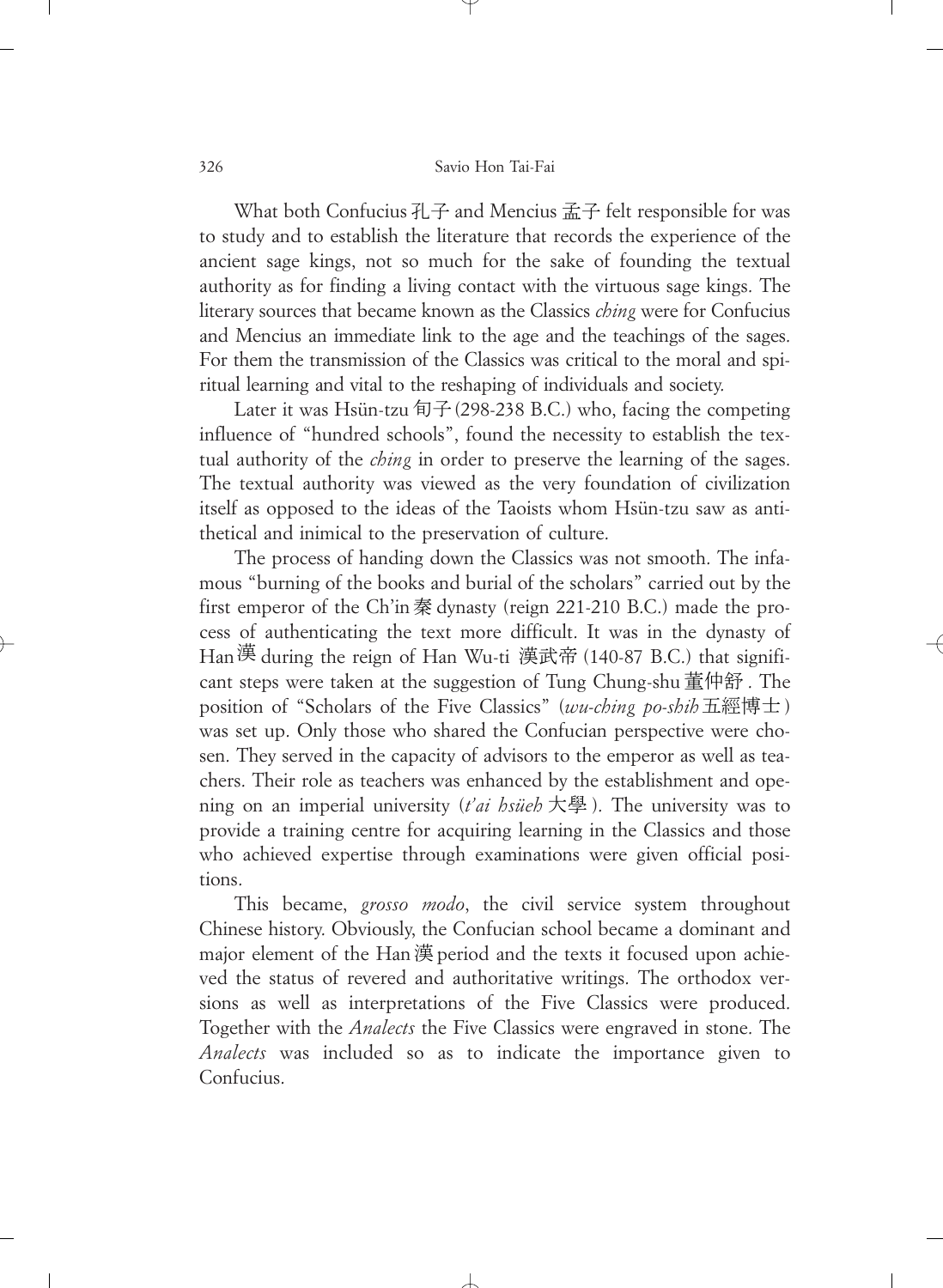Later in the time of Chu Hsi 朱熹 (1130 – 1200) the new scriptural authority was found in a new collection of writings, the Four Books. The works that comprise the Four Books were not new, but the combination as well as the authority given to the collection was all new7.

While the Christian community did in fact have the need of recognizing officially which books are inspired, the Confucian scholars did something similar. Over the years, quite peacefully and unanimously, they have come to regard the Four Books (*Great Learning, The Doctrine of Mean, Confucian Analects, Mencius*) and Five Classics (*Book of Poetry, Book of History, Book of Change, Book of Rites, Book of Spring-Autumn*) as their constant points of reference. However one should bear in mind that the Holy Scriptures are inspired while the Confucian writings are not.

### *4.1.2. The Surplus Meanings of a Text*

When faced with a Confucian text, any reader has the possibility to draw meanings that are beyond, yet not in contradiction with, the intention of the writer or the understanding of the "believing" community of a certain time and space. This is the so-called "surplus" meaning which, however, is not intended to distort the "literal" meaning but rather to complement it in a fuller sense.

Therefore, a Christian, whose mind is enlightened by the Bible, can draw some "surplus" meanings from a Confucian text, which a Confucian may have never thought of, without usurping the Confucian sense for purposes foreign to the text. The same is true for a reader (of the Confucian mentality) to a Biblical text.

Our main concern is not to determine whether a Confucian text is as religious as a Biblical one. Confucianism definitely is a way of life imbued with certain religious sentiments. Confucius committed himself to gather the ruling art and wisdom from the previous times so as to advise the rulers to be sage kings or *sheng* 聖. The previous exemplary rulers he found were living in a culture imbued with religious sentiments. To

<sup>7</sup> Cf. TAYLOR Rodney L., *The Religious Dimensions of Confucianism* (State University of New York Press 1990) 23-37.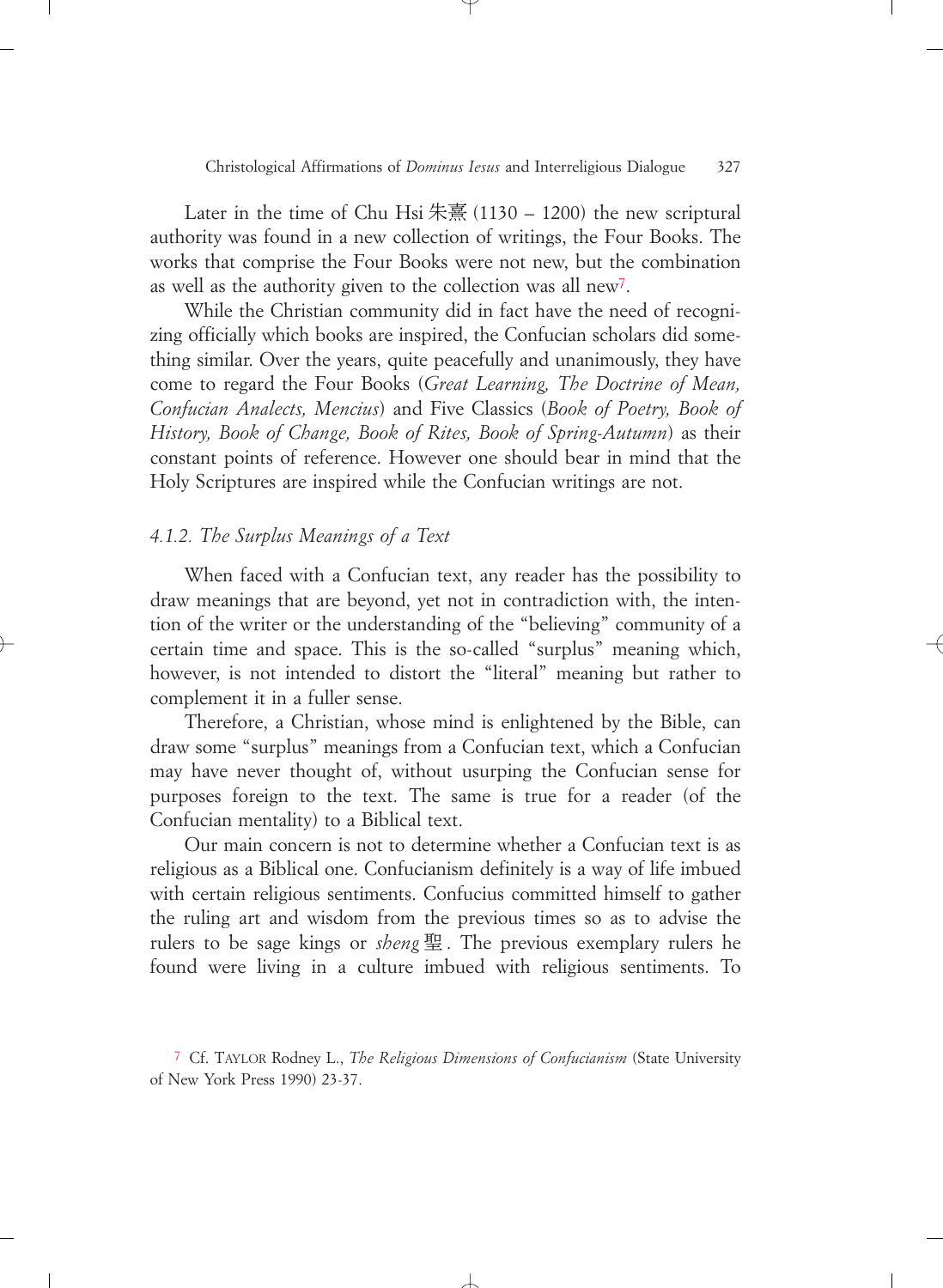sustain his teaching he ultimately had to resort to religion. Let us put it this way. The lasting originality and strength of the Confucian tradition are ostensibly ethic-oriented and humanistic. Its manifestation, however, could not be adequately understood, if the religious legacy inherited by Confucius is not taken into sufficient account<sup>8</sup>.

The approach of Matteo Ricci to Confucianism is inspiring. He obviously intended to present Christianity in Confucian language and not in Buddhist terms, because he found that Confucianism is an excellent preparation for the Chinese to embrace Christianity. It is a pure form of natural religion underpinning a social and ethical philosophy. Unlike the religious Buddhists, the Confucian scholars were apparently secular or non-religious. A statement of this kind, however, was due to a strict dichotomy between the terms "secular" and "religious" in the time of Ricci. He intuitively grasped such a dichotomy could not be applied, but he failed to indicate in what sense Confucianism could be regarded as religious. However, he by far appreciated more Confucianism than Buddhism. The former is "this-worldly" in emphasis yet more appealing to transcendent values embodied in the concept of Heaven. The latter is ostensibly "other-worldly" yet often leading people to idolatry. Ricci kept drawing attention of the Confucians to the "ambiguous things" (e.g. heaven and hell, life after death), that were left aside by Confucius, and in so doing he obviously interpreted them "in our favour". Just like Plato and Aristotle, Confucius is somewhat a gift from divine providence for the Chinese to understand Christ<sup>9</sup>.

Interpretations of the Confucian texts are always permitted though we are well aware of the fact that a Christian reading of the Confucian texts is not welcomed by the mainstream of the contemporary neo-Confucianism. They argue that such an attitude is not acceptable because it necessarily leads to distortions and misinterpretations. However, the mind-set "in our favour" does not necessarily lead to violation of Confucian sensibilities or distortion of meanings. The reason for which Christians claim the right to have this mind-set is the belief that Confucianism has been prepared by God in view of the acceptance of the Gospel.

8 Cf. *ib*. 11.

9 See RULE Paul A., *K'ung-tzu or Confucius?* 29-33.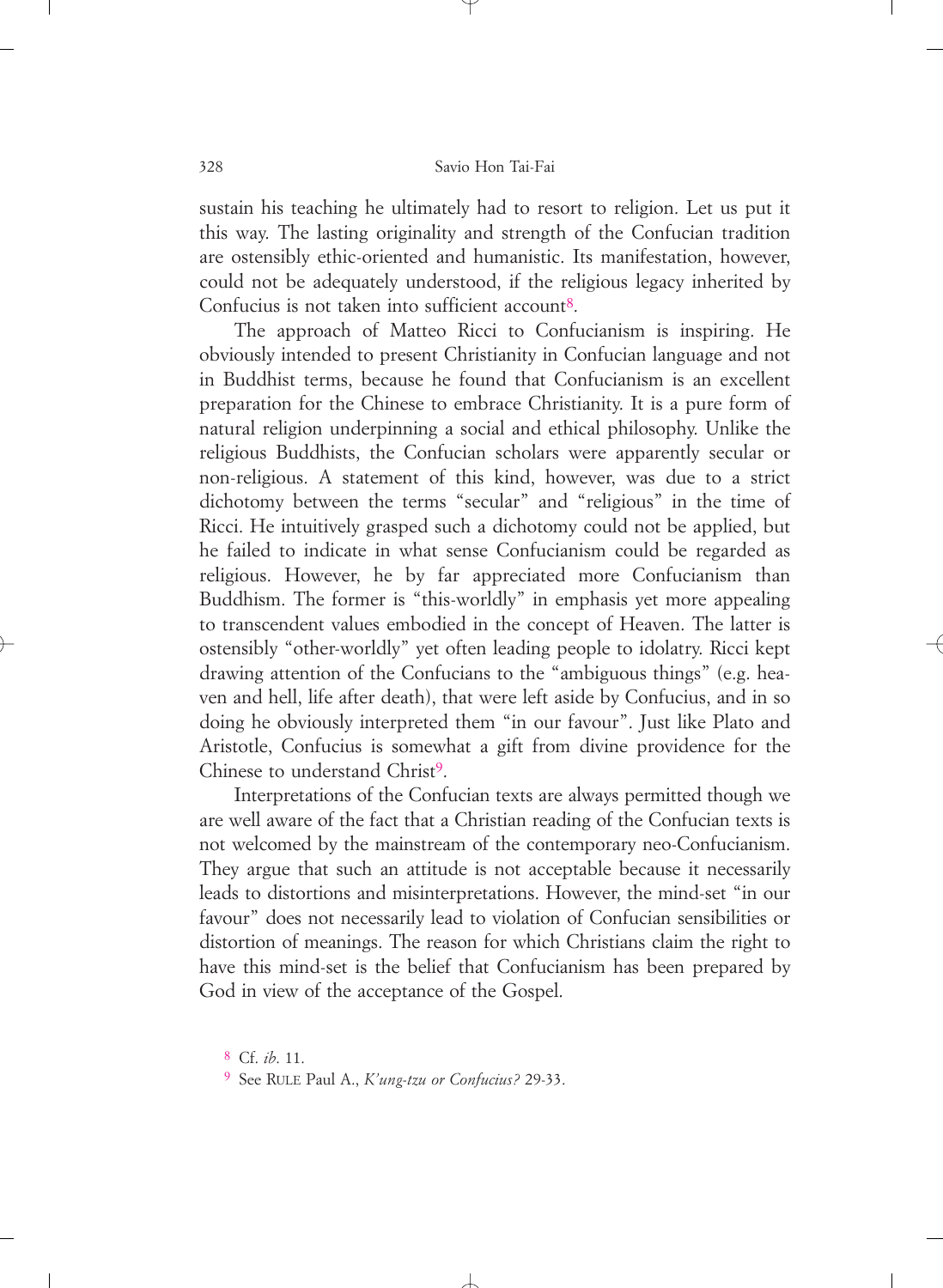Let us borrow an example from the Christian reading of a Jewish text. In Mt 1:23 we read, "Look, the virgin shall conceive and bear a son, and they shall name him Emmanuel". Matthew quoted it from Is 7:14. For a Jew, neither the virgin necessarily points to Mary nor her son to Jesus Christ, as Matthew interprets it so. Matthew would not have been able to do so, had he not encountered the Risen Christ. Matthew was able to go beyond the literal meaning of Is 7:14 to the level of surplus meaning because he believed in Jesus who claimed, "that everything written about me in the law of Moses, the prophets, and the psalms must be fulfilled" (Lk 22:44). The Christian reading of a Jewish text (Old Testament) depends largely on the encounter with the Risen Christ in history. A Christian while reading the Chinese Classics should never lose sight of the fact that Christian faith comes, not from mere reasoning, but from the historical revelation of the Risen Christ, as stressed by DI.

### *4.1.3. The Search for the Heavenly Way*

The concept of heaven  $(t'ien\overline{K})$  could be conceived as an isolated reality, a totally transcendent, non-personal unifying force. If this were the case, no human knowledge about heaven would be possible. However, this is certainly not the emphasis of Confucianism.

It is true that Confucius has a reticence to describe *t'ien* 天. He was only careful to limit his discussion to things within the bounds of empirical experience

The subjects on which the Master did not talk were – extraordinary things, feats of strength, disorder, and spiritual beings $10$ .

Chi Lu asked about serving the spirits of the dead. The Master said, "While you are not able to serve men, how can you serve their spirits?" Chi Lu added, "I venture to ask about death?" He was answered, "While you do not know life, how can you know about death?"11

10 *Analects (=Confucian Analects)*, Book 7, Chapter 20, quoted from the translation of LEGGE James (1815-1897), *The Chinese Classics with a Translation, Critical and Exegetical Notes, Prolegomena, and Copious Indexes* Vol 1 (Oxford Univ. 2nd Edition, Revised 1949).

11 *Analects*, Book 11, Chapter 11, from LEGGE.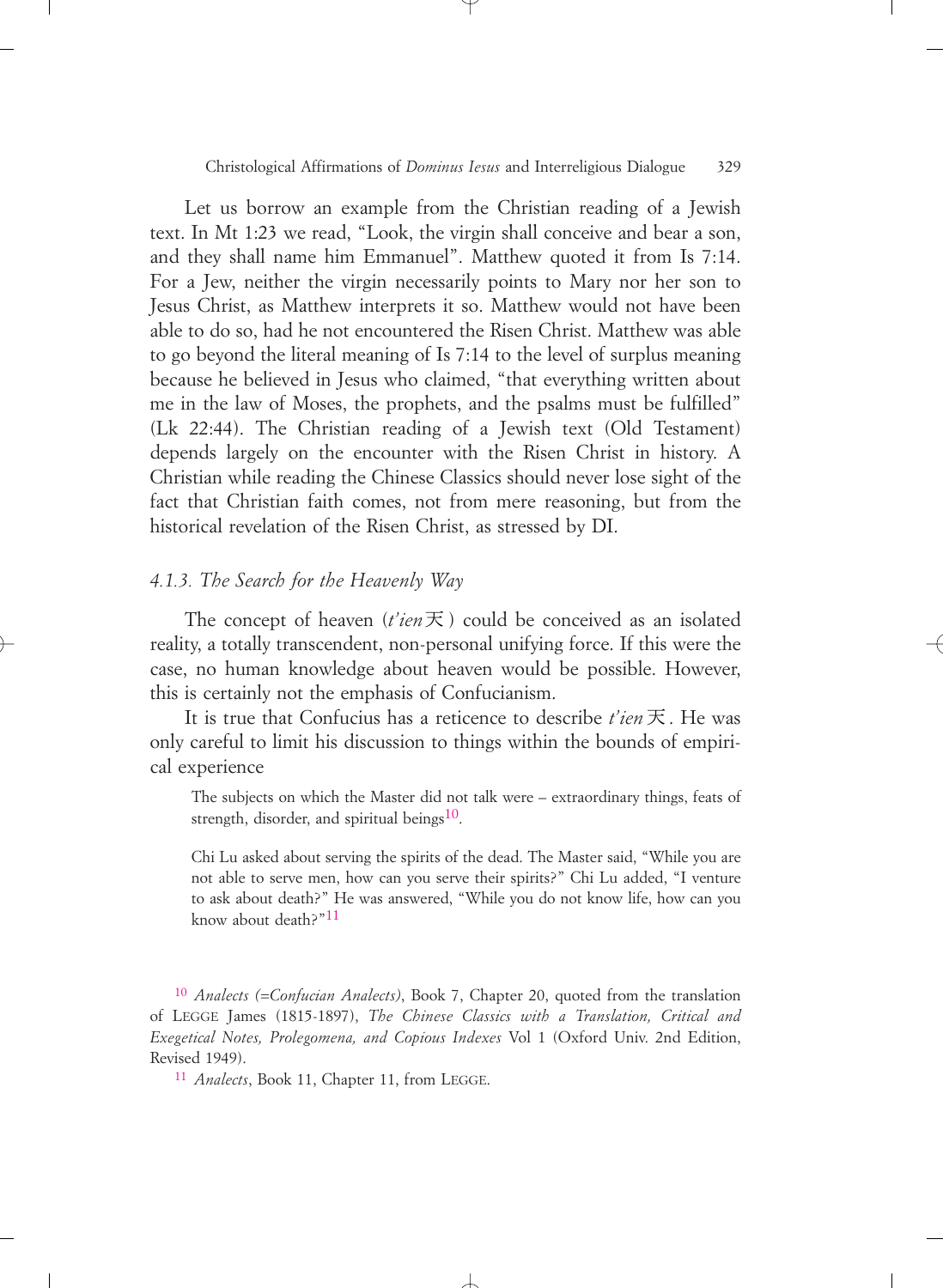His (the Master's) discourse about man's nature (*hsing*性) and the way of Heaven  $(t'ien\ tao\ \overline{\mathcal{F}}\ \underline{\mathcal{F}})$  cannot be heard<sup>12</sup>.

However on some occasions, Confucius feels to be connected with the heaven. At times he admitted to be known by Heaven or to understand it.

The Master said, "Alas! There is no one that knows me". Tsze-kung said "What do you mean by thus saying – that no one knows you? The Master replied, "I do not murmur against Heaven. I do not grumble against men. My studies lie low, and my penetration rises high. But there is Heaven – that knows me!" $13$ 

"At fifty I knew the decrees of Heaven (*t'ien ming*  $\overline{\mathcal{F}}$  fri)"<sup>14</sup>.

Such a change does not mean a new shift of insight of Heaven  $(t'ien \nabla)$  but rather a new perception of the relation between Heaven and human in a particular social and political setting. The rise of the new perception comes from the awareness of the interrelatedness between Heaven and human15.

The concern of Confucius has a lot to do with the rulers. He sought to teach them to establish a state genuinely reflective of human nature with an emphasized reference to the cultivation of moral virtues. Such teachings should be understood within the religious framework of the dynasty of Chou (周) in which the authentic human living is considered a potential mirror of the way of Heaven, the source of religious authority within the Confucian tradition. The word "religious" here indicates the authentic attitude of a person totally committed to that which is considered the Absolute Supreme Being. The authenticity predominantly comprises the morality of human behaviour. In this way one can say that the human morality derives its foundation ultimately from Heaven.

In the dynasty of Chou, the ruler is invested with power and ruling by the mandate of Heaven so much so that he is called the son of Heaven. If the rulers are appointed or better pre-destined by Heaven, why then there are other rulers who come to replace them? It is because when the virtue of the ruler is no longer up to the standard of Heaven, he will be

<sup>12</sup> *Analects*, Book 5, Chapter 12, from LEGGE.

<sup>13</sup> *Analects*, Book 14, Chapter 37, from LEGGE.

<sup>14</sup> *Analects*, Book 2, Chapter 4, from LEGGE.

<sup>15</sup> Cf. HALL David L. and AMES Roger T., *Thinking Through Confucius,* 201-216.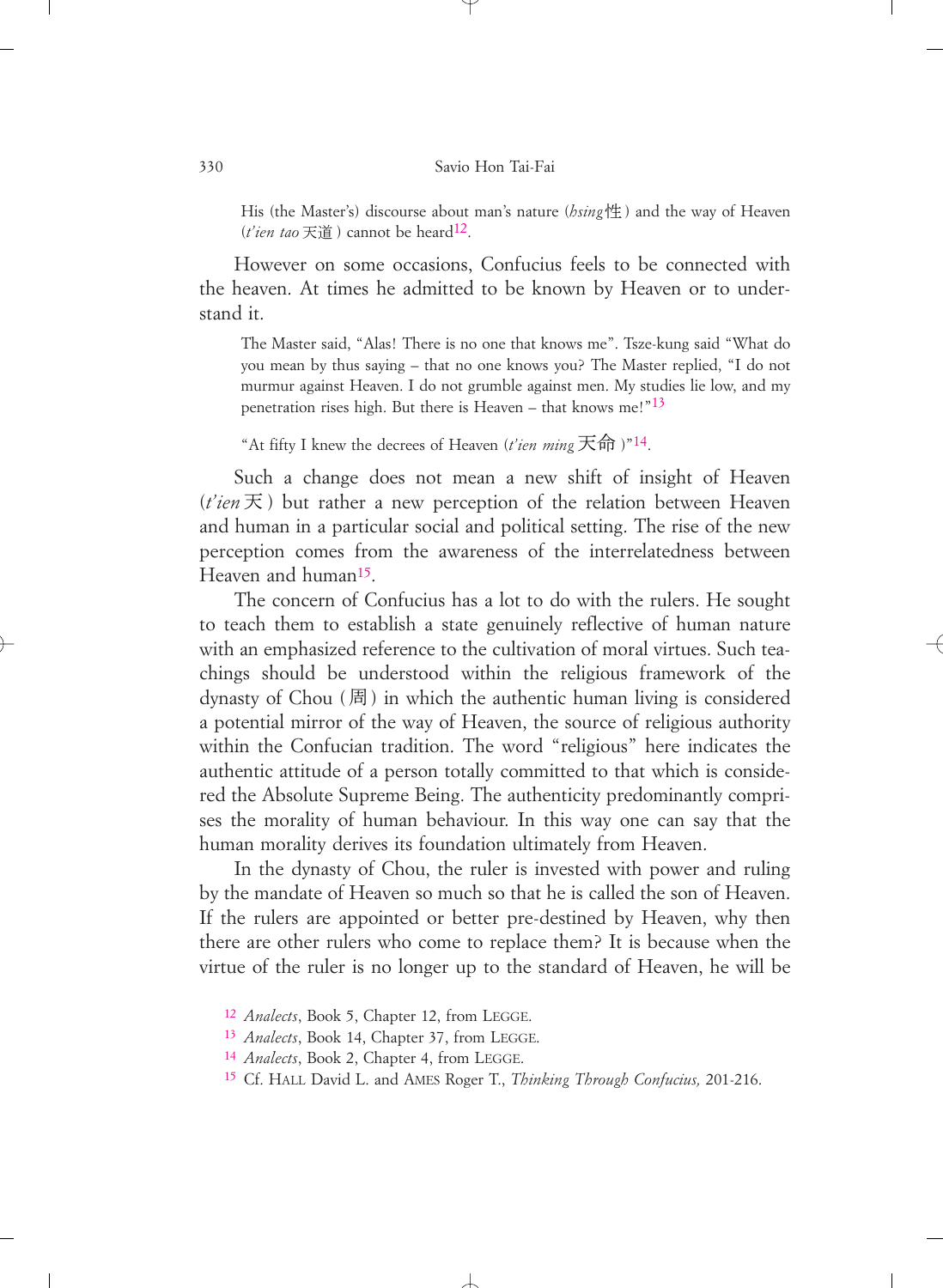replaced. In other words, the mandate of Heaven (*t'ien ming*天命) can be influenced by the moral behaviours of people either positively or negatively.

As for the rulers, they have to govern in accordance with the principle of Heaven by themselves cultivating the moral virtue (*te* 德). In order to follow the principle of Heaven, one has to cultivate moral virtue. The quality of *te*德 as it referred to the ancient sage kings meant primarily relation established and maintained between the ruler and Heaven. In this way the sage kings can realise with dignity the Mandate of Heaven which was Heaven's unfailing favour and support for the rulers as long as they themselves remained morally virtuous<sup>16</sup>.

In the book of *The Doctrine of the Mean*, a synthesis of the life-principle is presented right from the first few sentences:

"What the Heaven has conferred (*t'ien ming*天命) is called the Nature (*bsing* 性); accordance with this nature is called the path (*tao* 道) of duty; the regulation of this path is called instruction"17.

While a Confucian strives to delve into the understanding of Heaven by way of moral self-cultivation, a Christian understands God through the acceptance of the revelation of Jesus Christ in history. Christ Himself revealed this by being "the way, the truth and the life". Perhaps the meeting point between a Confucian and a Christian is Christ's concrete moral cultivation of self in front of the Cross. From this dimension of moral self-cultivation, a Confucian perhaps may get in touch with that Religious dimension, of which Confucius himself tends to remain reticent. It is over this so-called "ambiguous thing" that a dialogue has to be launched in which a Christian, enlightened by Christ, endeavours to interpret a text "in our favour".

Let us recall the words John Paul II:

"The truth is that only in the mystery of the Incarnate Word does the mystery of man take on light. For Adam, the first man, was a type of him who was to come, Christ the Lord. Christ, the new Adam, in the very revelation of the mystery of the Father and of his love, fully reveals man to himself and brings to light his most high calling" (*Redemptor Hominis* 8)

16 *Ib*., 216 – 222; 17 *The Doctrine of the Mean,* Chapter 1, from LEGGE.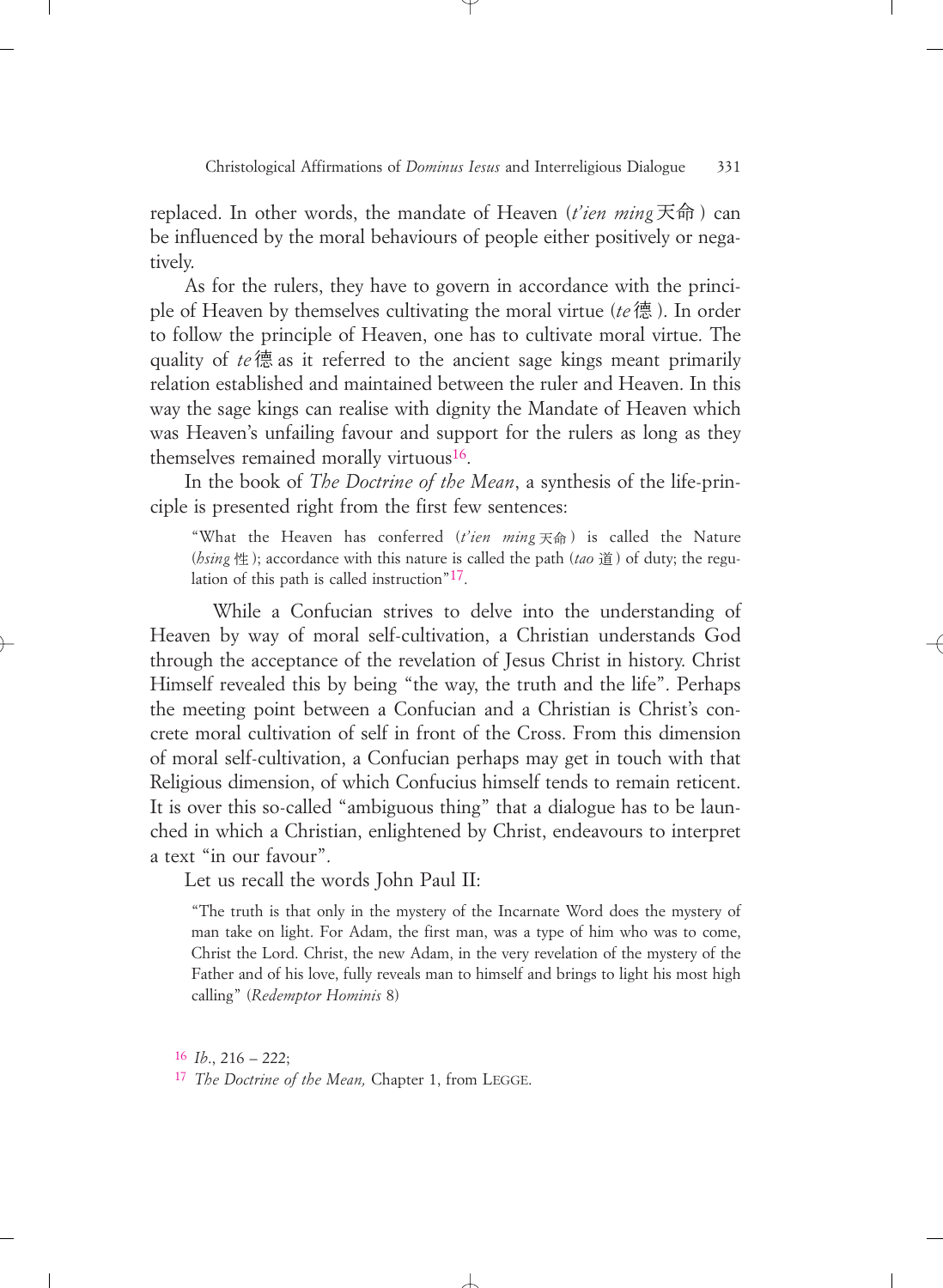### 4.2. Interplay between Grace and Nature

The dialogue between a reader and a text that leads to surplus meaning imbued with certain uplifting closeness to the Christian faith points somewhat to an interplay between grace and nature. In the Church over centuries there have been different ways of searching for the spiritual meanings in the scriptural texts. One may recall that the Greek Gnostic reading of the Bible by way of allegories was adopted by the Alexandrians in the early Patristic period.

The Benedictine tradition of *lectio divina* was doing the same thing in the 12th Century. The monks in general had little access to a biblical text in its original language. Nor did they have adequate historico-critical tools for understanding the context. However, they did have some Greek-Latin training, like that of the seven liberal arts and classical authors (both pagan and Christian). In a marvellous way they did draw spiritual meanings enriching the life of the Church. St. Bernard's *Sermons on the Song of Songs* is an example of this. In the Scholastic tradition scholars did the same thing using the insight of pagan philosophers (such as Aristotle's) so as to draw the new meanings from the Bible.

While Vatican I was using the term "supernatural" to stress the superiority of Christ's revelation, and in consequence, of the Bible, Vatican II has focused on the historicity. The Christ-event is historical and has been understood, preached and written down in a historical process. Since the event in question is grace-filled and can never be imprisoned in a particular version, any sincere reader who reads the text about the grace-filled event can always grasp new meanings that have never been expressed deep enough. For this reason, Vatican II is not unaware of the fact that new avenues to truth are opened up and that

"it is possible to create in every country the possibility of expressing the message of Christ in suitable terms and to foster vital contact and exchange between the Church and different cultures" (GS 44).

It is along this line that we believe that the fusion of the Confucian and Biblical worlds through a proper approach to texts of both kinds can give rise to a new and fruitful understanding of life-truths.

All these attempts have their basis in the same conviction which was so well expressed by St. Thomas Aquinas, "*cum enim gratia non tollat*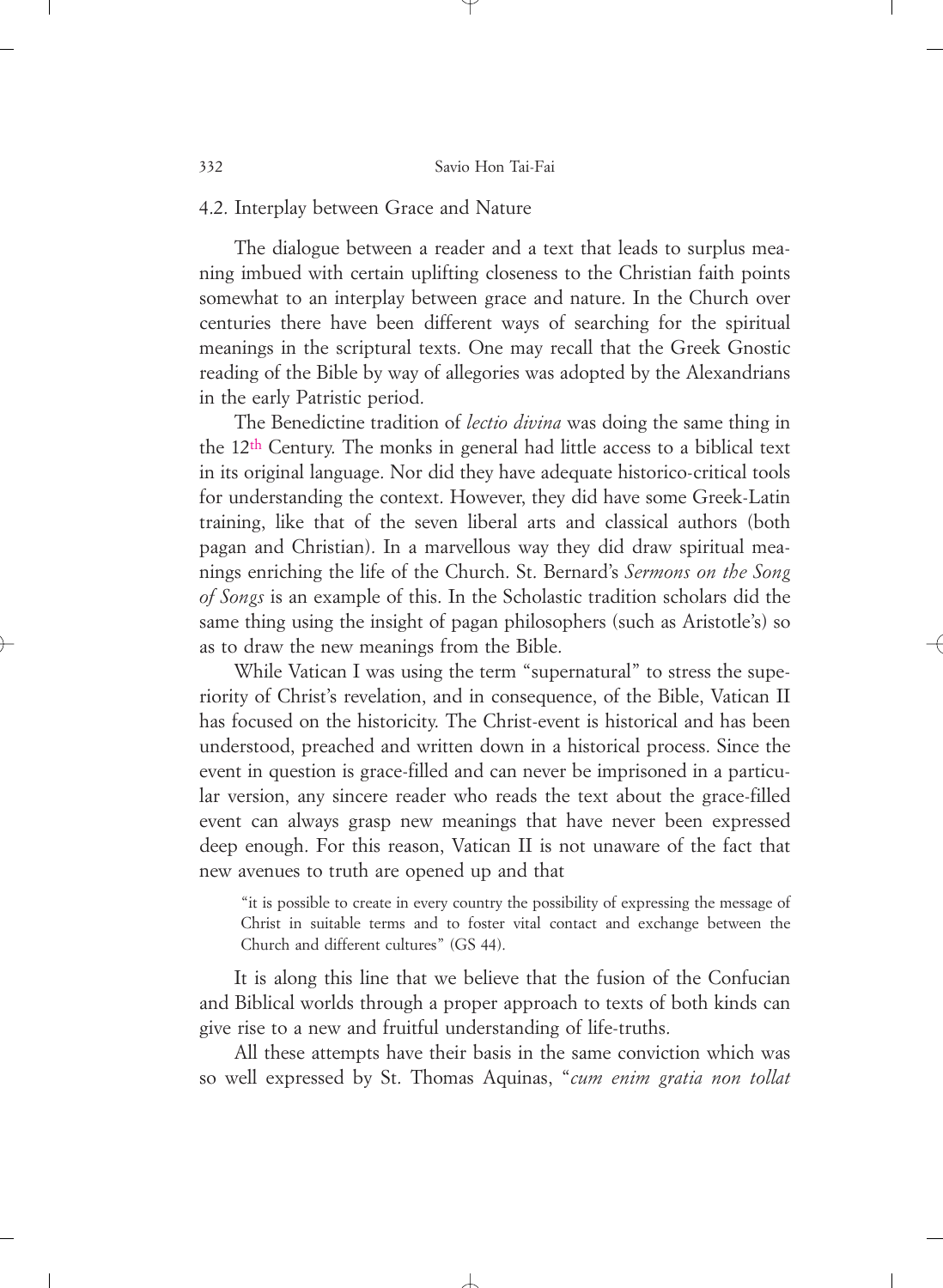*naturam sed perficiat*"18. This is to justify that a Christian has the right to explore surplus meanings in a Confucian text without, of course, doing injustice to the Confucian sensibilities.

Ricci in his studies discovered there were so many divergences between the commentaries and the basic sources of Confucianism<sup>19</sup>. It was then that he began to develop a distinctively Christian interpretation, which he based on a return to the texts themselves<sup>20</sup>. His Chinese book T'ien-chu shih-i 天主實義 (The True Idea of the Lord of Heaven) was a result of this line of reflection. It was written in a form of dialogue with the Chinese scholars giving a Christian interpretation of Confucianism respecting the Confucian sensibilities. The Confucian teaching, for him, is based on very sound natural reasons, centred on a moral good life and expressed in the form of maxims which lend themselves readily to multiple interpretations.

In other words, there is left ample space for a dialogue in view of the life-truths. For example, in the first few sentences of *The Great Learning* one finds,

"What the Great Learning teaches is – to illustrate illustrious virtue; to renovate the people; and to rest in the highest excellence"<sup>21</sup>.

Another way of reading the text could be: the way of great learning consists in brightening up our illustrious nature, in being kind to people, in not ceasing to do so until one arrives at the supreme good.

"To illustrate illustrious virtue" means that one should make an effort to let our good virtues shine before others. It could be read as "in brightening up the illustrious nature", indicating that our nature is good right

19 To his friend he wrote: "At the very time when, if I calculate correctly, Plato and Aristotle flourished amongst us, there also flourished amongst [the Chinese] certain literati of good life who produced books dealing with moral matters, not in a scientific way, but in the form of maxims. The chief of these wrote four books which are most highly esteemed, and read day and night. In the volume they do not exceed the size of the letters of Marcus Tullius, but the commentaries and glosses, and the commentaries on the commentaries, and further treatises and discourses upon them by this time are infinite". Translation from RULE Paul, *K'ung-tzu or Confucius?* 29.

20 *Ib*.

21 *The Great Learning, the Text of Confucius*, from LEGGE.

<sup>18</sup> *Summa Theologiae*, I, q.1, a.8 ad 2.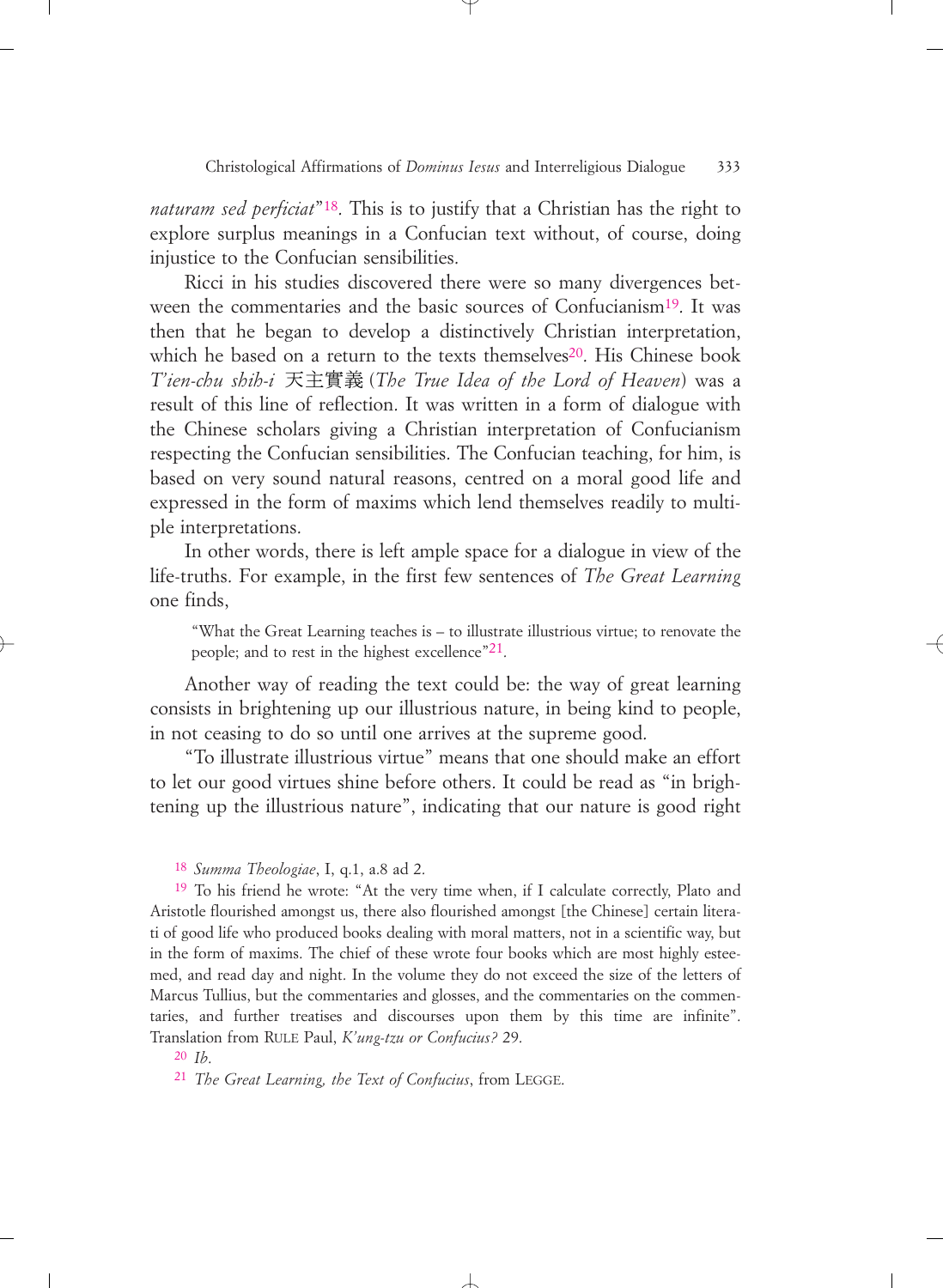at the outset but we need to remove all the possible dirt that could darken it. The two readings are not mutually exclusive though their focus varies. They both refer to the fact that every one has to take care of one's own moral growth.

This "in renovating people" starts from the self to others. On the bathing tub of an Emperor of Tang 湯 dynasty there was an epigraph which read, "If you can one day renovate yourself, do so from day to day. Yea, let there be daily renovation". The renovation should go from self to others. There is also a further interpretation of the same expression which reads "in being kind to people" and it refers to the attitude that one needs to have when treating others. These two senses can be put together to mean that one should be kind to people from the bottom one's heart and only in this way can one be in a position to renew others. This, by way of consonance, recalls the Lord's saying, "I give you a new commandment: love one another as I do to you" (Jn 15:34). Newness is intimately related to love. Only in love can one renew people.

"To rest in the highest excellence" indicates a certain static sense. But it could also be understood in a dynamic sense, that is, "in not ceasing to do so until one arrives at the Supreme Good". The Supreme Good has certainly given a sense of the Transcendent towards which everyone is to strive. The emphasis, however, is not only centred on the Transcendent but also on the journey of the Great Learning which is intended to be an unceasing effort towards the Supreme Good.

This is essential to the Chinese wisdom. Any searching for truth which does not end up in its application to daily life has not yet reached the stage of wisdom. This aspect has a lot in common with the Biblical world, especially, in the so-called Wisdom literature.

These few sentences from the Great Learning, as shown above, can be interpreted in different ways. Christian interpretation is to capture its meaning in consonance with the biblical one without violating the Confucian sensibility. From that consonance one may move to a further convergence.

### 4.3. Confucian Sensibilities

It would be good to describe, even without being exhaustive, some major sensibilities common to the Confucians. Through these sensibilities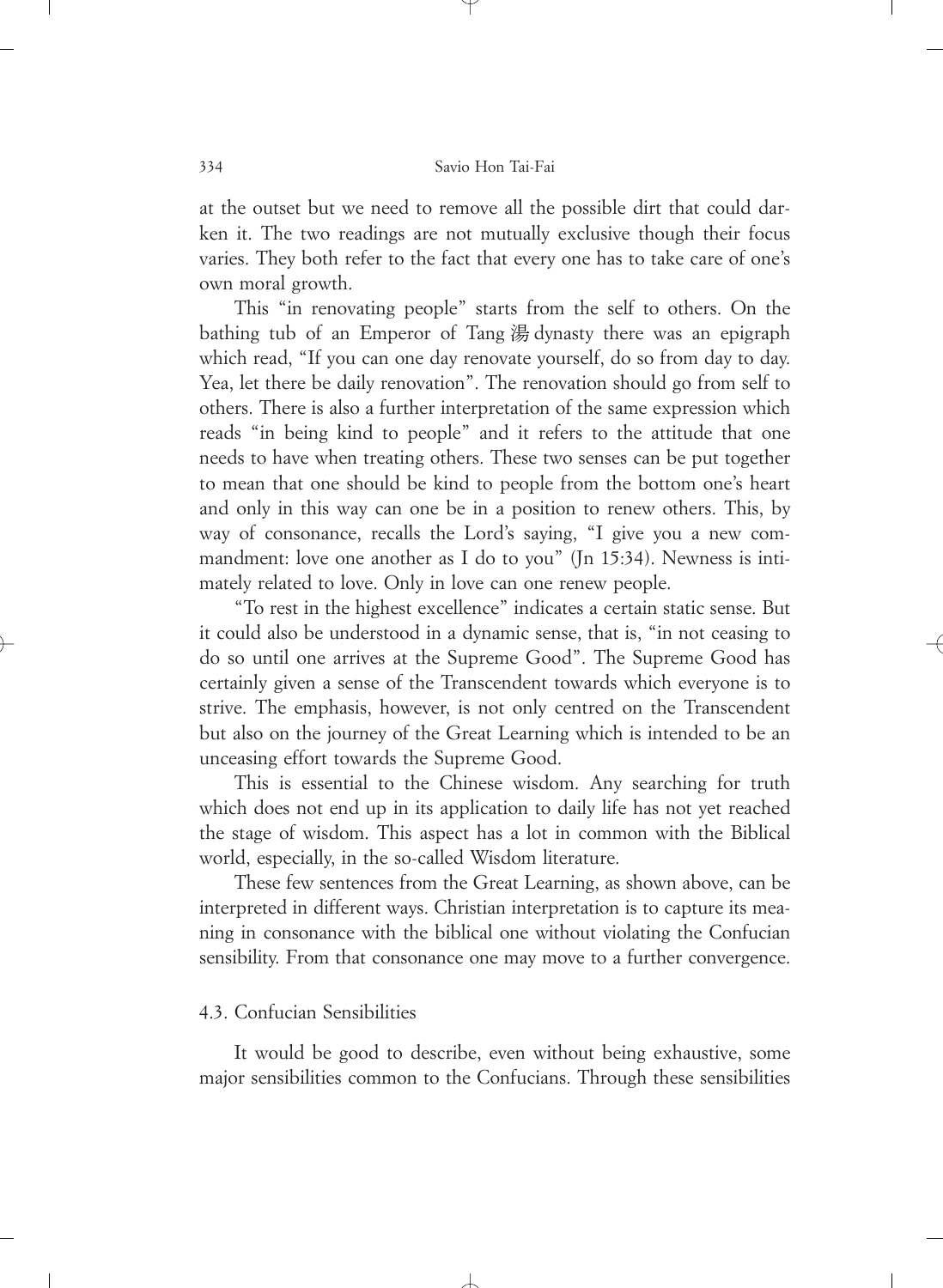the literal meaning of the text may be more securely approached and distortions avoided. These sensibilities should not be taken as a single and isolated reality, for they are so interwoven that as one is being tackled, another is bound to come into play.

### *4.3.1. Sense of Morality*

Putting oneself in proper relationship with others (king and ministers, parents and children, friends) and doing what is right are essential to Confucian morality.

The Master said, "Let everyone consider virtue (*jen*  $\Box$ ) as what devolves on himself. One may not yield the performance of it even to his teacher<sup>"22</sup>.

The moral norms are in some way pre-established by Heavenly Truth (tien li 天理) which, though innate in one's conscience, is not easily understood, well used nor articulated by the ordinary people. However, through the daily practices of what is dictated by the conscience, one can realize these norms in a more explicit way. The moral experience is the human way leading to Heaven. Truths, especially those of the Transcendent, are to be attained through moral experiences. The direction of knowing them is from bottom upwards, because what is down to earth is always within the reach of the immediate experience. If a text is worth serious reading at all, it is because it has to do with the Way of Heaven (tien tao 天道).

### *4.3.2. The Sense of Knowing and Doing*

To separate knowing from doing or vice versa is inconceivable for an authentic Confucian. Acquisition of knowledge aims at realizing something important in one's life. Knowing gives the guideline for doing, whereas doing confirms the truth of what comes to be known. To enunciate principles for life without putting them into practice is to miss the entire sense of truth-searching. Strong interconnectedness between knowing and doing is often found in Chinese literature.

<sup>22</sup> *Analects*, Book 15, Chapter 35, from LEGGE.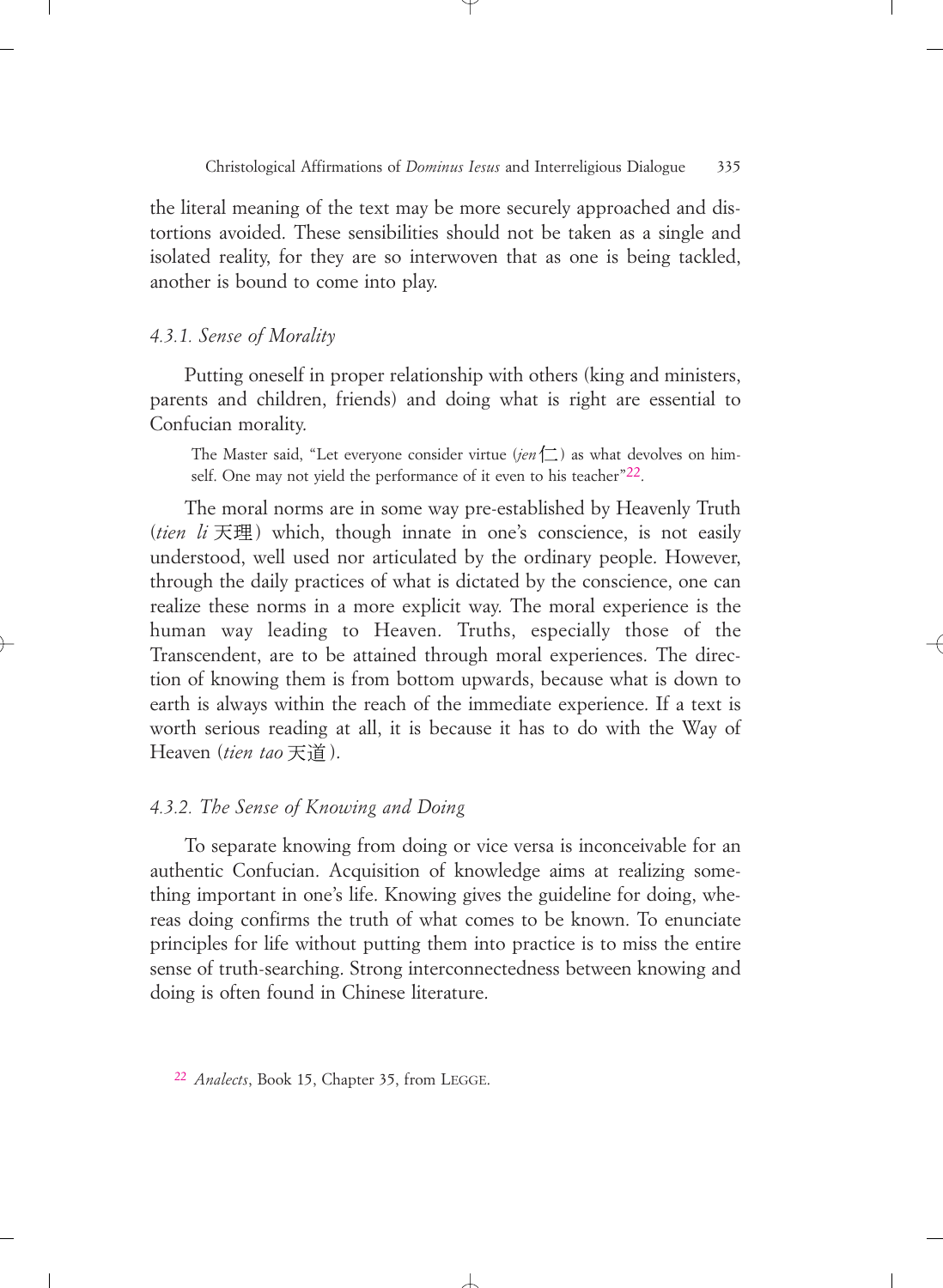#### 336 Savio Hon Tai-Fai

"When Tsze-lu heard anything, if he had not yet succeeded in carrying it into practice, he was only afraid lest he should hear something else"23.

### *4.3.3. Sense of the Concrete*

Ordinary people do not like building up systems of truths or spending time for abstract speculation. If a Confucian has to accept certain truths at all, it is primarily because those truths touch the concrete life.

"The way of the superior man may be found, in its simple elements, in the intercourse of common men and women; but in its utmost reaches, it shines brightly through heaven and earth"24.

"The path is not far from man. When men try to pursue a course, which is far from the common indications of consciousness, this course cannot be considered the path"25.

Images, stories, myths, parables, symbols, dialogues, rites and rituals are often concrete means to convey the principles of life.

### *4.3.4. Sense of the Whole*

"Systems of truths or values" are not easily perceived. The boundaries of accommodating every type of truth become vague and flexible. Often no exclusivist position is found. Ambiguity of words is not only inevitable but almost intended as well. As a matter of fact, in the Chinese classics there is ample room and liberty for various interpretations, because words are not to be imprisoned in abstract and stagnant concepts. Words are meant to accommodate different values of life, so that one may find the Wholeness by embracing whatever is said to be true of life. Truths are in need of words for transmission, but the same truths must be freed from words for the sake of understanding the Whole. It is taken for granted that the Whole should contain both what is negative (yin陰) and what is positive (yang陽). Only in the fusion and complementarity of the

<sup>23</sup> *Analects*, Book 5, Chapter 13, from LEGGE.

<sup>24</sup> *The Doctrine of the Mean,* Chapter 12, 4, from LEGGE.

<sup>25</sup> *The Doctrine of the Mean,* Chapter 13, 1, from LEGGE.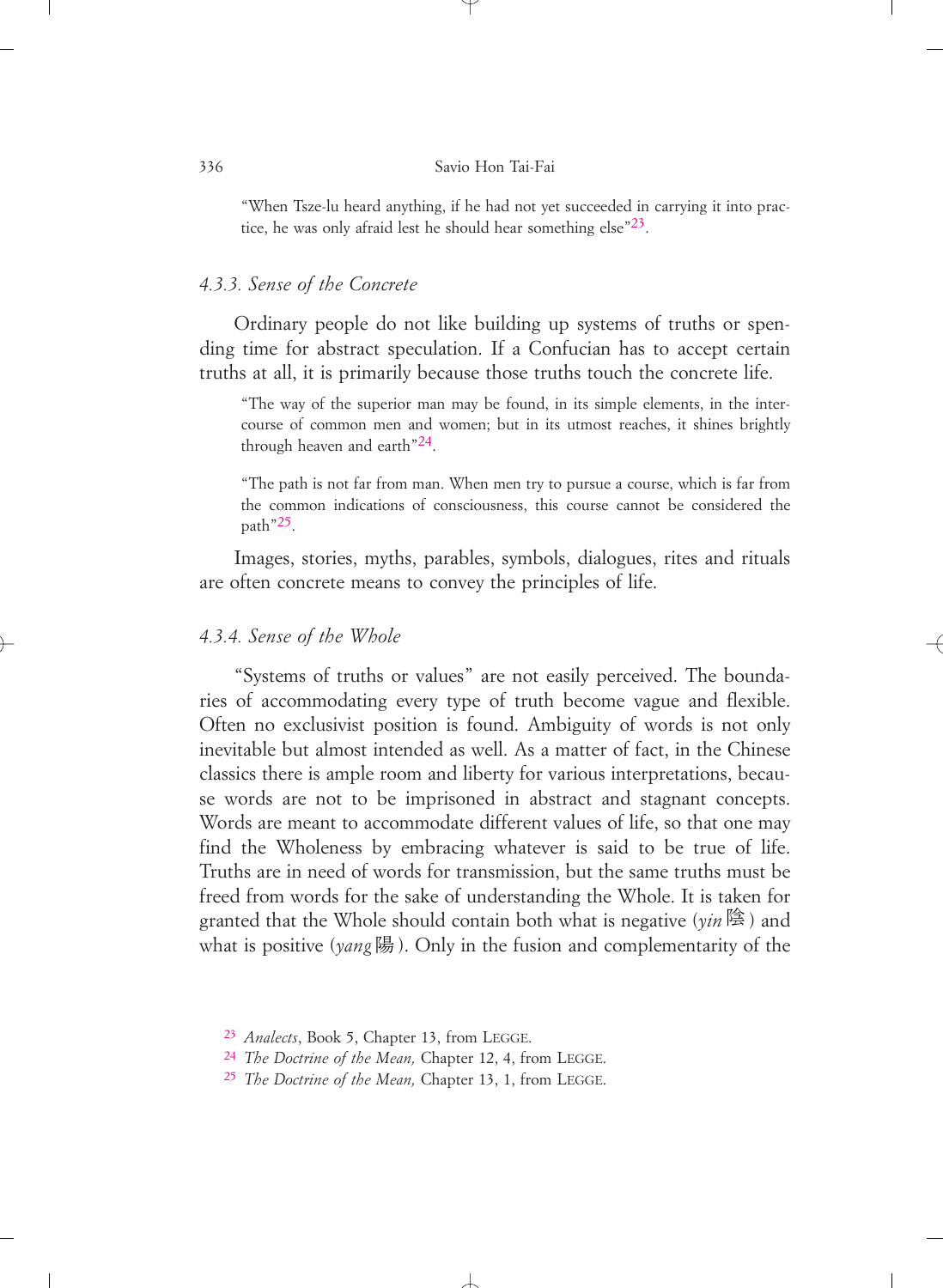contrasting poles can one find the safe path or the "middle way" to the Whole.

"Let the states of equilibrium and harmony exist in perfection, and a happy order will prevail throughout heaven and earth, and all things will be nourished and flou- $\text{rish}$ "26.

### *4.3.5. Sense of Integrating One's Subjective Feeling*

Not unaware of the fact that ambiguity could lead to mere personal feeling, a Confucian when pondering on the meaning of a text makes use of certain devices to keep oneself from falling into harmful subjectivism. The first and foremost is to measure the understanding of a text against one's own moral conscience. Understanding is such an activity as to dig into one's own conscience so that the real human nature common to all may be revealed. This measure is to safeguard the validity and universality of doing as taught by, for example, the Golden rule:

"Not to do unto others as you would not wish done unto yourself"27.

It naturally follows that one should avoid drawing any meaning from a text which could be harmful to the "self" and "others". The common good and one's personal integrity must be taken into account.

### *4.3.6. Sense of Awaiting Instantaneous Enlightenment*

Conscious of the fact that human learning needs time and patience, a Confucian should not rush into any hasty conclusion. As for the truths of Heaven or the Transcendent, one may not easily find sure ground. It would be better for one to keep silence and wait rather than make wild statements, which are of no avail. It doesn't mean that one should abandon the search for the Transcendent; rather one should start from what is more basic and sure within the reach of one's experience.

"The Master said, 'I prefer not speaking'. Tsze-kung said, 'If you, Master, do not speak, what we, your disciples, shall have to record?' The Master said, 'Does

<sup>26</sup> *The Doctrine of the Mean,* Chapter 1, 5, from LEGGE.

<sup>27</sup> *Analects*, Book 12, Chapter 2, from LEGGE.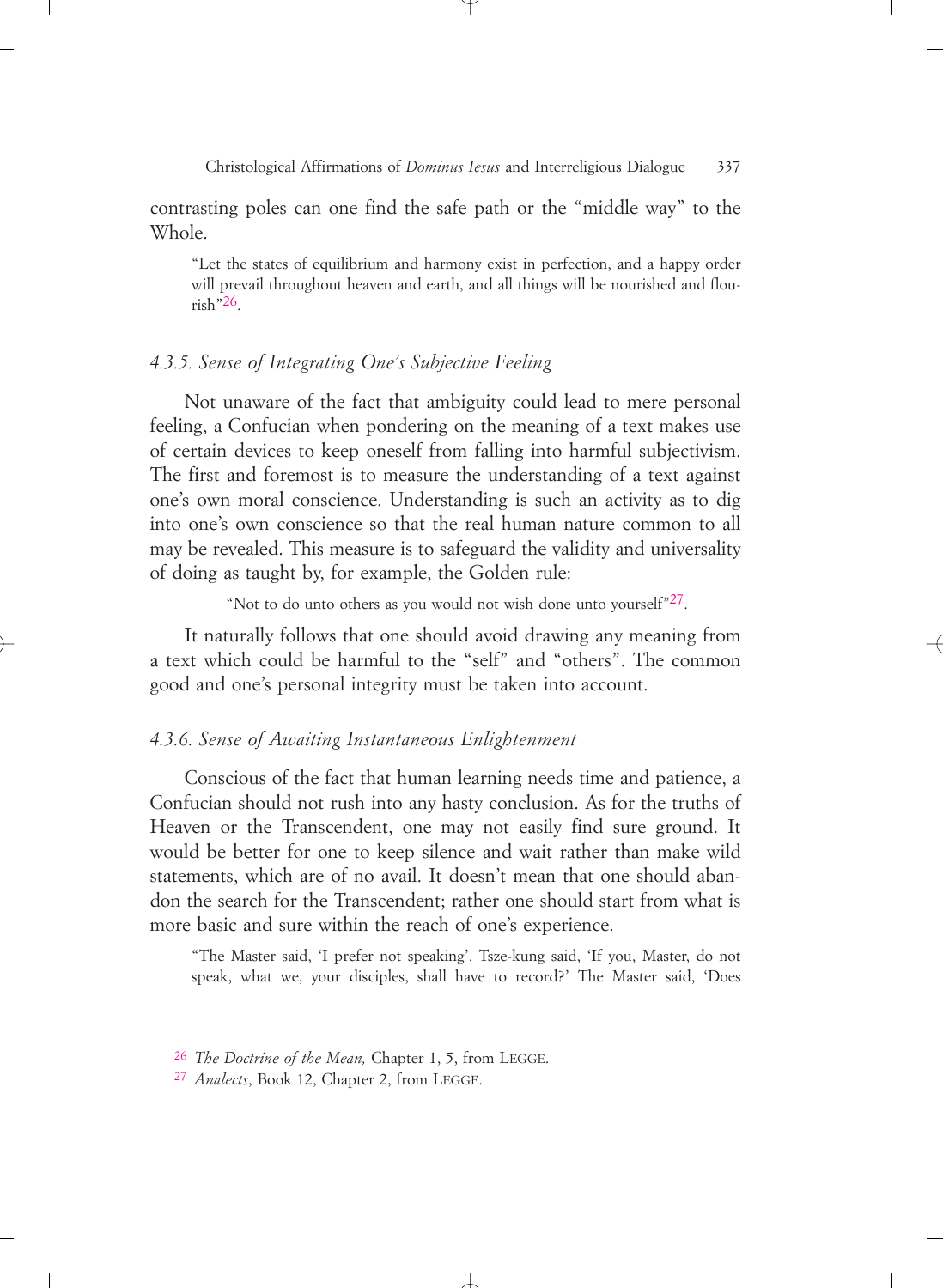#### 338 Savio Hon Tai-Fai

Heaven speak? The four seasons pursue their courses, and all things are continually being produced, but does Heaven say anything?"28

However, the desire for the Whole does not allow one to dismiss the search for the truth of Heaven. One day desire will be met.

"If a man in the morning hears the right way, he may die in the evening without regret"29.

As for the truths of daily life one should make strenuous efforts, since they are within one's reach. The hardship and sufferings of the world are such that we might be tempted to think that less freedom would be a worthwhile cost to pay for less pain. Yet this is not the case for an authentic Confucian. The search for truth is such that one has a cost to pay. Truth is no "free lunch" but it has to be attained through freedom. The very worth of a person consists in gaining something true, beautiful and good through one's free choice and effort. A Confucian can never tolerate being given anything without one's dignified consent. Patience and perseverance, among others, are the indispensable cost, as says the proverb: "If one does not get through the cold of the snow and the chill of the wind, one will not get the fragrance of the plum blossom".

As commonly believed, it is in one's sincere and hard search that the "fragrance" will come, and that it will happen all of a sudden with great surprise and rewards. This is the so-called instantaneous enlightenment by shock $30$ . Truth, especially, that of the Transcendent is not to be obtained by one's own planning and program. A truth, as it were, has its own pace and times to reveal itself to the searcher. This hints that despite all human efforts and cost truth still comes as a free gift. However, for those who are to receive such a gift, Heaven knows also how to prepare them for it.

- 28 *Analects*, Book 17, Chapter 1-3, from LEGGE.
- 29 *Analects*, Book 4, Chapter 8, from LEGGE.

<sup>30</sup> It is true that the Zen-Buddhists speak also of the instantaneous enlightenment by shock, but they will use the self-emptying method, namely, trying not only to empty any possible content of any conception but also to extinguish any desire of learning. This is a "negative" approach. A Confucian would make use of one's great desire of learning to acquire knowledge, but at the end the insight of thorough understanding comes only suddenly. This is a "positive" approach.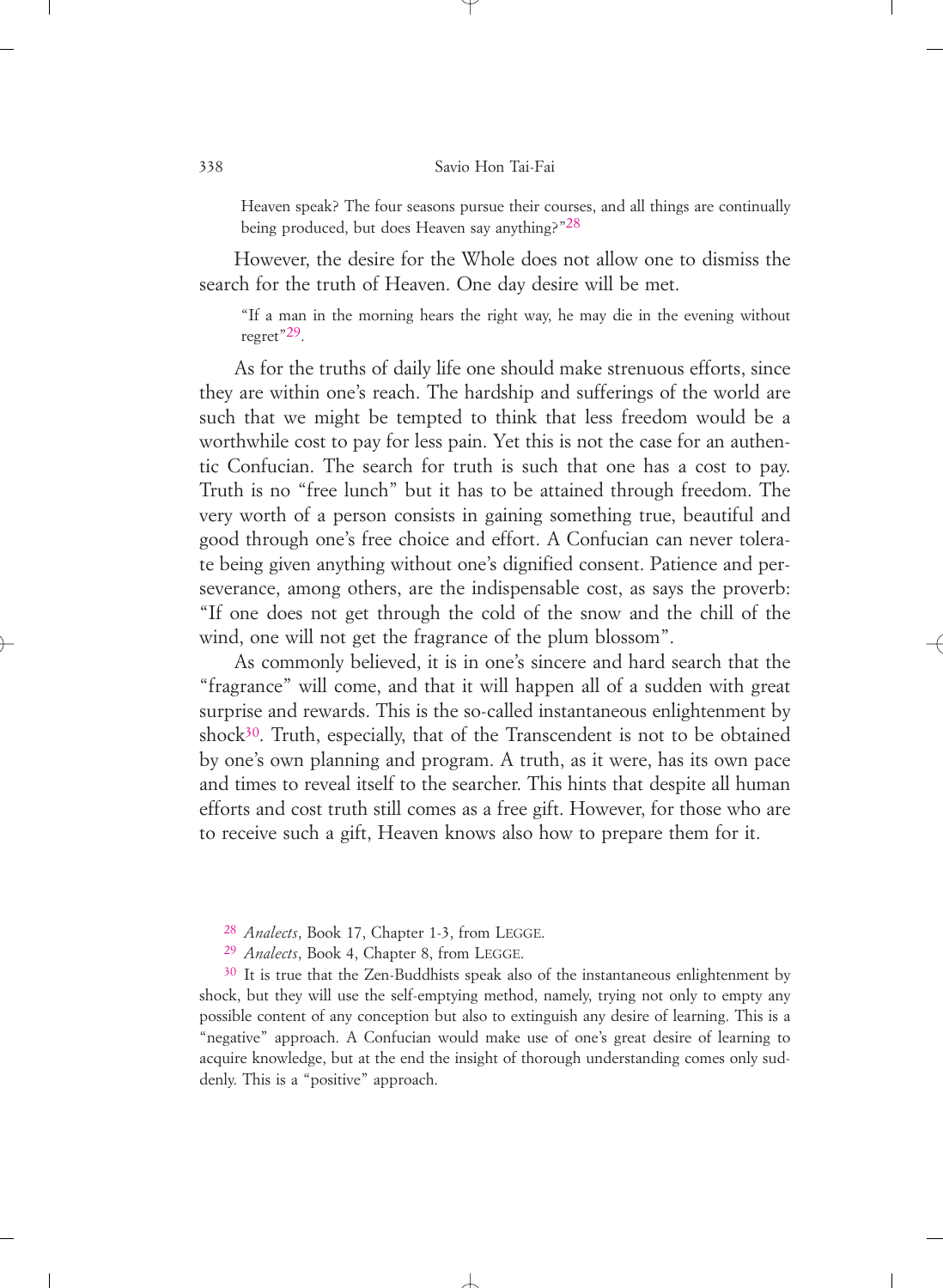"Thus when Heaven is about to confer a great office on any man, it first exercises his mind with suffering, and his sinews and bones with toil. It exposes his body to hunger, and subjects him to extreme poverty<sup>"31</sup>.

#### **5. A Way of Conclusion: Openness and Balance**

*Ubi Ecclesia ibi Christus*. When the Church speaks, it is Christ who speaks. When Christ speaks, he does so to all and not to a preclusive group, because Christ wanted to communicate the Divine truth and life to all. God, through the medium of creatures, stirs in reason an intuition of His power and His divinity (Rm 1:20). This is to say that the human spirit has been given the capacity to go beyond its natural bounds. Actually God created everything through the Eternal Word. The presence of the Word in the creatures guarantees their trustworthiness, when they divert the human mind towards God. In this sense culture, as product of the natural human spirit, has its intrinsic capacity to receive the divine Revelation, which is on the supernatural plane.

Such capacity, however, has been much weakened and damaged by original sin so much so that one may get lost amidst the creatures and unable to return to God. In fact, the Cross, by which Christ revealed the immense love of God, has gone beyond the wisdom of the wise (1 Cor 1:20). In this sense culture, as insufficient means to salvation, needs to be strengthened, uplifted or liberated by the divine Revelation.

Christianity first encountered Greek philosophy and dialogued with its followers respecting their cultural sensibility in order to proclaim the Gospel to them. As people were converted, a new Christian-Greek culture has been shaped through the harmonious convergence of Greek and Gospel values. The same thing may take place in China.

There is reason to believe that, as Christ, who in the capacity of the Incarnate Word speaks in the Church, so it is the same Christ, who in the capacity of the eternal Word, though in a different way, speaks in the Confucian texts, to the effect that there is a basic coherence that leads to a harmonious convergence. There is need somewhere for dialogue between Christians and Confucians so as to bring about the harmonious con-

<sup>31</sup> *The Works of Mencius*, Book 4, *Kao Tsze*, Part II Chapter 15, 2, from LEGGE.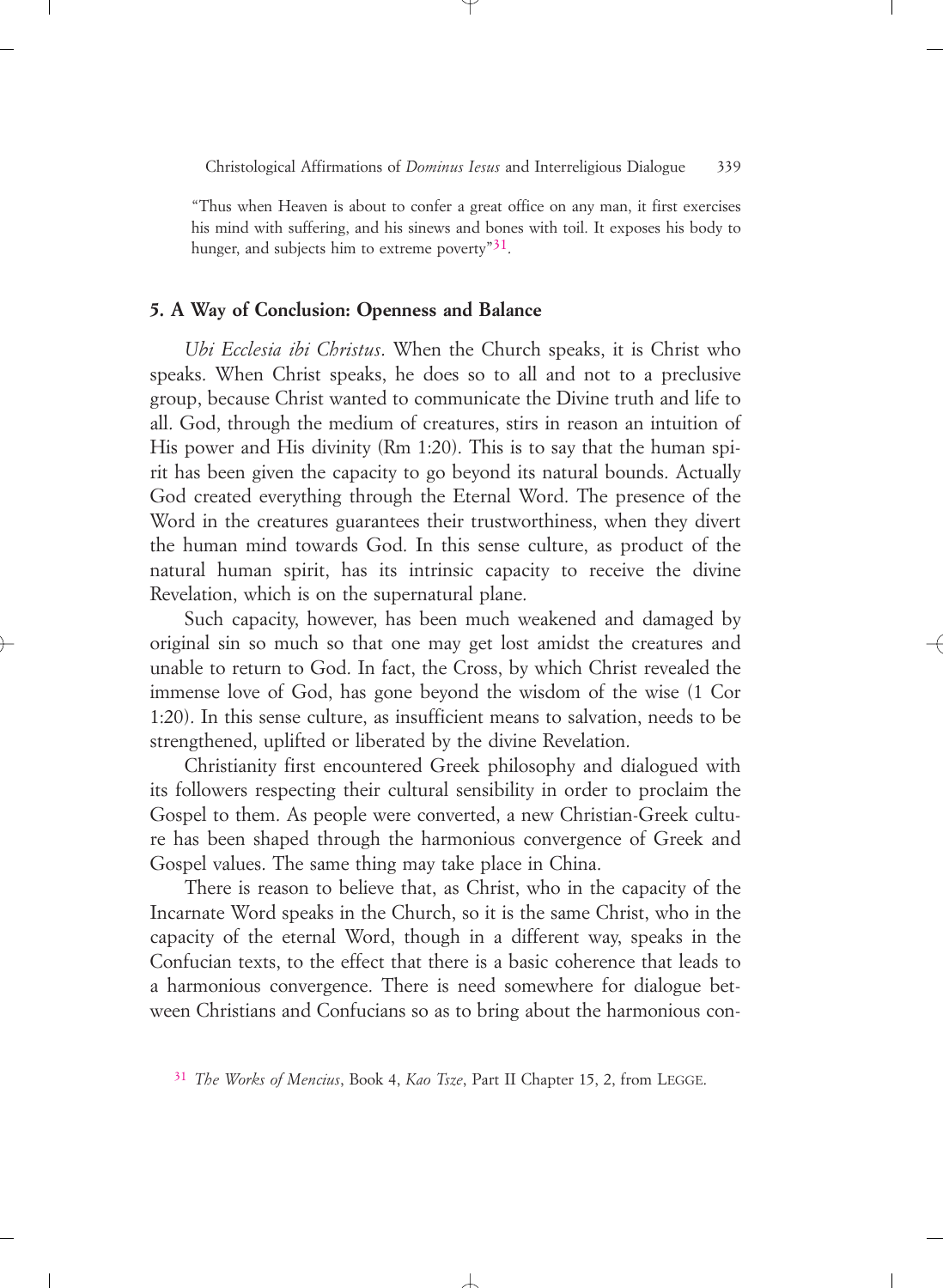vergence of the two. It is only then that a new Christian Confucian culture will have the chance to come true.

Before summing up, I would also like to cite a small episode that may trigger a certain awareness of the harmony between the human search and divine revelation.

Mencius went to see king Hui of Liang. The king said, "Venerable sir, since you have not counted it far to come here, a distance of a thousand miles, may I presume that you are provided with counsels to profit my kingdom?" Mencius replied, "Why must your Majesty use that word profit? What I am provided with are counsels to benevolence (*jen* 仁 ) and righteousness (yi義), and these are my only topics"<sup>32</sup>.

King Hui expresses his appreciation for the effort Mencius has made to come in the hope that such effort may bring some profit. Mencius, instead, tries to offer the counsels of benevolence and righteousness.

More often than not it happens to us too that in life we give preference to profits while forgetting the virtue of benevolence and righteousness. It is not profit, but rather it is only these correlative virtues that give rise to human worth. It is not easy to find an exact translation for *jen* and *yi*. They are not far from the senses of the Hebrew *hesed* (benevolent) and *'emet* (upright).

Now Jesus Christ coming from afar (by becoming man) also wanted to have a dialogue with humankind. The truth He wanted to manifest is precisely God's compassion and righteousness: "The Word became flesh and dwelt among us, full of grace (Greek: *charis*, Hebrew: *hesed*) and truth (Greek: *aletheia*, Hebrew: *'emet*)" (Jn 1:14).

The ideal of a righteous man, according to Confucianism, is conceived as someone who prefers being killed to losing *jen*, sacrificing life to letting *yi* go. Now the Gospel affirms that Jesus is the one, who fulfils the ideal of righteousness on the cross. Put in the theological language of the fourth Gospel, the incarnate Word is the personified benevolence and righteousness of God. Such a language intends to bring into convergence the Greek and Hebrew thinking and have it based on the event of Christ. Now what a Christian would do in reading a Confucian text with the mind-set "in our favour" is to look for convenient terms or some "ambiguous thing" in which Christ may speak for Himself.

32 *The Works of Mencius*, Book 1, *King Hui of Liang*, Part I Chapter 1, 1-2, from LEGGE.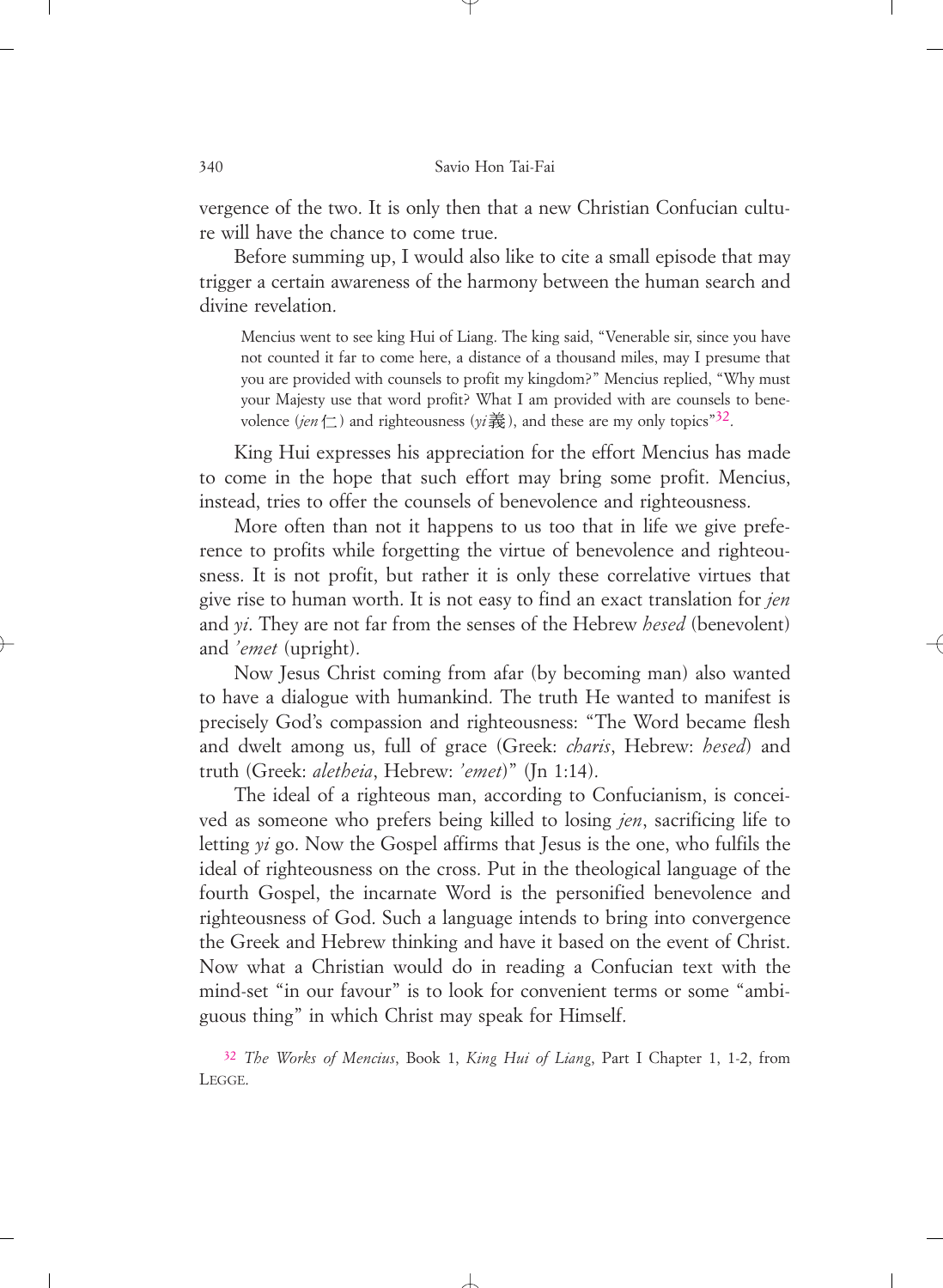In other words, if the Eternal Word has in some way spoken through the Chinese culture, then it is the Incarnate Word who has to make it explicit. The dialogue is meant to create such a space in which Christ is to speak for Himself. What threatens human worth is to place profit above *jen* and *yi*. Any serious dialogue has to deal with this. The Catholics in China under the religious persecution gave a powerful witness because of their bravery of embracing Christian righteousness. Or, put in theological terms, it is the suffering Christ who in His body – the Church – is making dialogue with people who look for the ultimate meaning of life.

Of course, openness and balance are required. Openness is not without its weakness and limit. It readily lends itself to easy fanciful and forced interpretations. A balance must be well kept in hermeneutics of this kind. Both the Confucian sensibilities and the Christian traditions should be taken into account so as to safeguard this balance. Were Confucius alive today, with his eagerness to learn all the time, he would be most open-minded to all kinds of theologies of both East and West, and at the same time with his wisdom he would know how to keep the necessary balance.

In the field of theological knowledge, the expression always falls short of the mystery. Since no expression is perfect, additional expressions are not only possible, but beneficial for a fuller understanding of the mystery. In the Confucian perception of life, where experience has priority over rational discourse, the awareness of the limit of expressions becomes more significant. The ways of experiencing any reality are as diverse as its expressions.

Theological pluralism is thus justified but ought to meet the basic standards of revelation (as lived in the Church and conveyed through Scripture and Tradition), of the *sensus fidelium*, and of the Magisterium of the Church. DI is certainly right to call attention to Jesus Christ, the unique gift of God to all persons for their salvation, which remains the central issue of Christian belief. The Church must be concerned that the responses she gives to the pressing needs of contemporary culture are consistent with the contents of faith. The role of Jesus should never be excluded in any inter-religious dialogue where Christian faith is involved.

To round up this short reflection, I would like to put into evidence some salient points. The Christological affirmations of DI put us in guard against the relativistic tendencies while being involved in the inter-religious dialogue. In the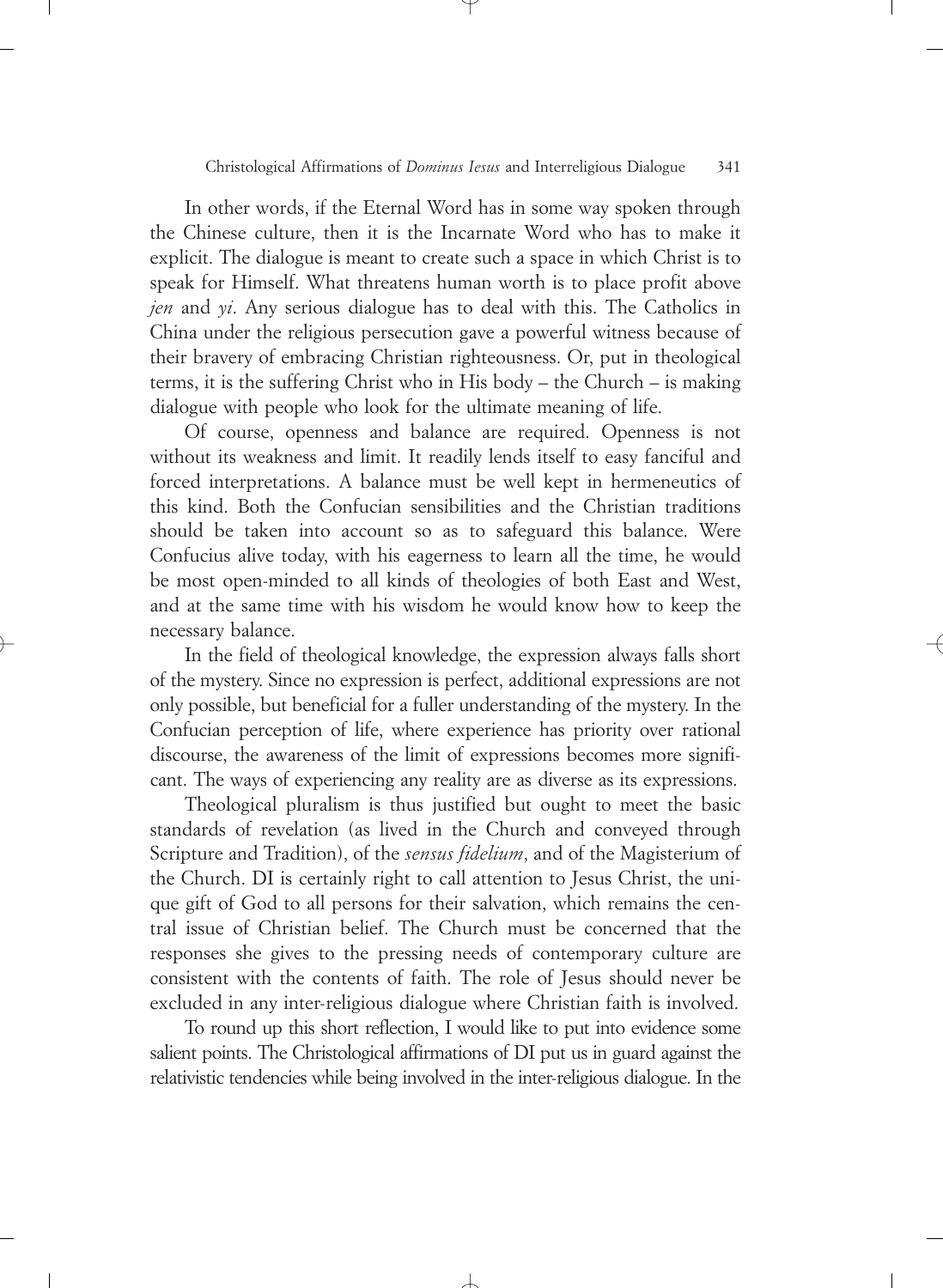final stance the inter-religious dialogue is to create a space in favour of stirring up the human awareness of the original harmonious convergence between the presence of the Eternal Word in a culture and the Incarnate Word in the proclaiming Church. In this sense the culture has an intrinsic capacity to receive the proclamation of the Church through an authentic dialogue. The reception points to both the consent of the Gospel values in favour of the growth of humanity and a commitment of faith in Christ.

If it is the Word who speaks, it needs to be borne in mind the style which the historical Jesus used in the dialogue, above all, the charity and witness to the point of suffering and martyrdom.

The dialogue requires a profound knowledge of the culture in question. The reading, for instance, of a Confucian text from the Christian perspective is justified, if the surplus meanings found in a text is in harmony with the Confucian sensibility. It takes a certain creative openness that allows a fusion of two horizons, Confucian and Christian, in such a way that the meanings found in the texts – Confucian classics and Bible – may be mutually enriching and enlightening. It is the same God who speaks in both texts, even if in different ways.

The openness does not preclude immunity from errors and fragility. Hence it also requires balance. Both the Confucian sensibility and the Christian tradition have to be taken into account in order to safeguard the balance. In this regard, Confucius has left us very good examples too.

Thomas of Aquinas has already pointed out that the act of faith terminates at the reality but not at the expression of it. In the field of theological knowledge, the expression, in as much as produce from a certain culture, is often found inadequate when it attempts to define the unfathomable mystery.

Since no expression is perfect, other expressions, added later, are not only possible but are also useful for a better understanding of the mystery. Theological pluralism is always legitimate in so far as it is in conformity with the fundamental norms of the revelation lived and transmitted in the Church. This has been strongly recommended by DI. Inter-religious dialogue as encounter and fusion of cultures can contribute to the enrichment of theological thinking and expression. Dialogue with Confucianism is all worth trying, though this essay does not say much about the contributions Confucianism could make to Christianity.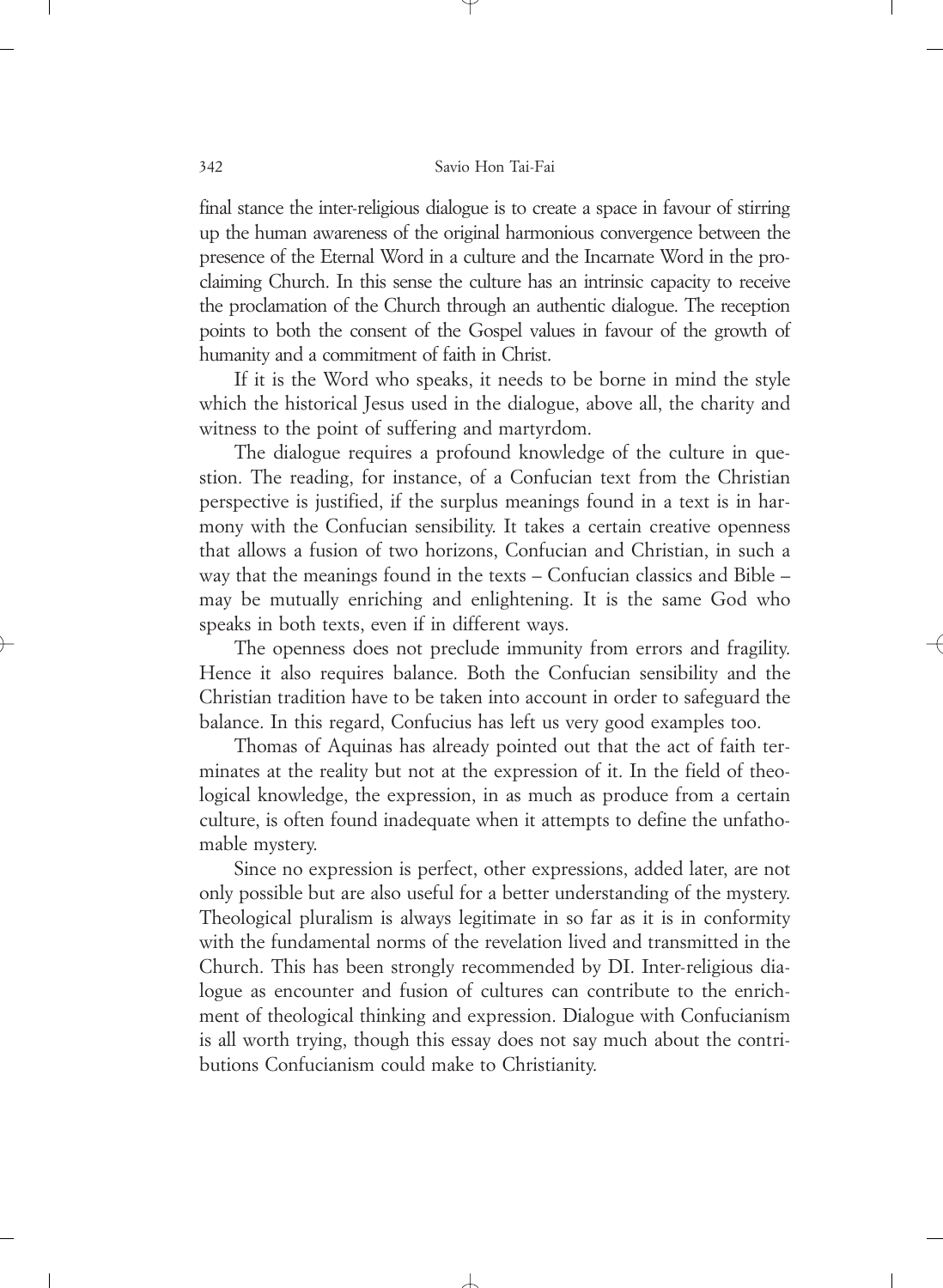*Finito di stampare nel mese di Ottobre 2002 dalla Tipolitografia Giammarioli via Enrico Fermi, 8-10 - Frascati (Roma)*